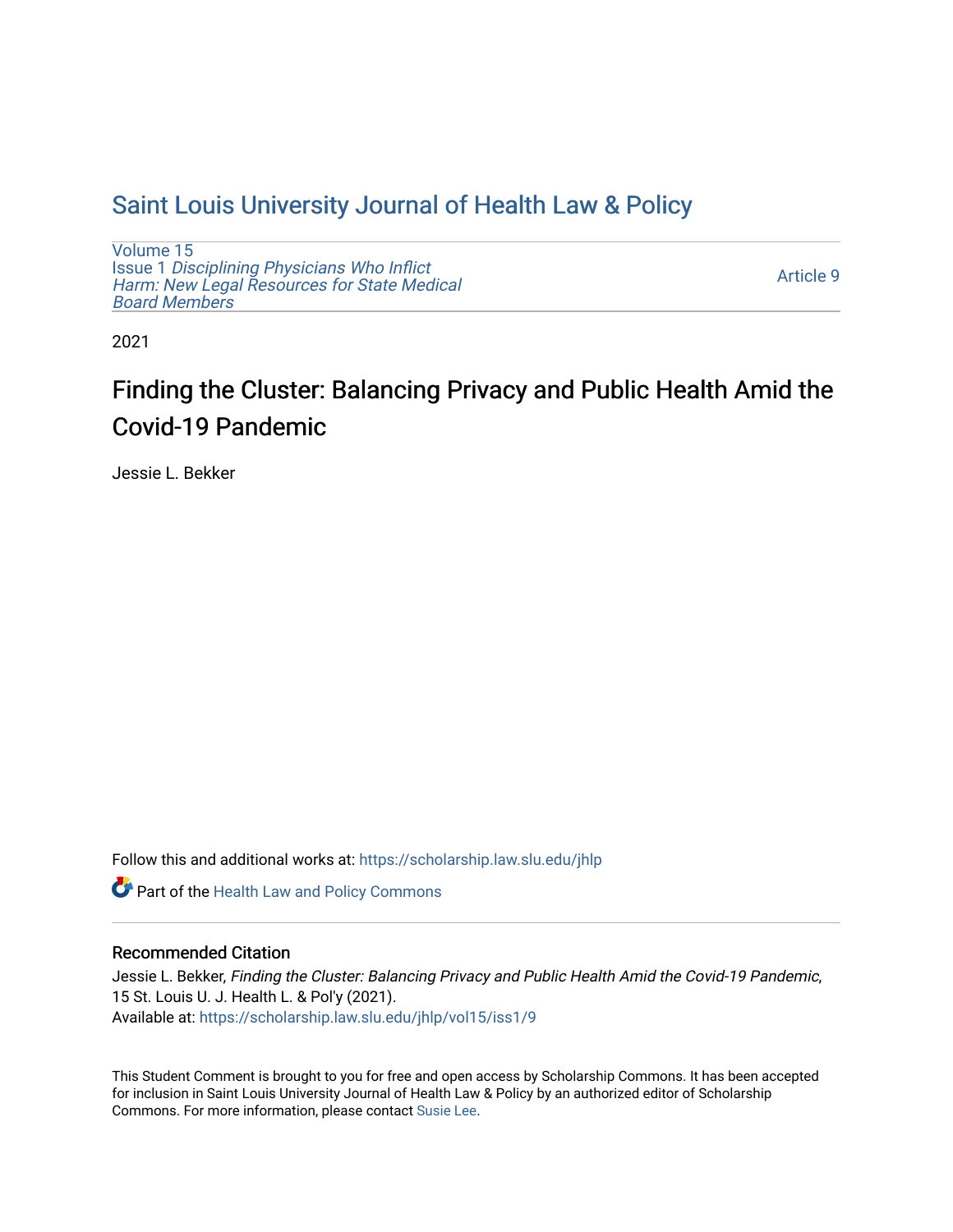## **FINDING THE CLUSTER: BALANCING PRIVACY AND PUBLIC HEALTH AMID THE COVID-19 PANDEMIC**

### ABSTRACT

*More than 800,000 Americans have died and more than fifty-seven million sickened since March 2020 from the COVID-19 virus and its highly contagious variants. Public health officials urged the public to mask up, socially distance, and stay home in order to curb the virus' spread in the early months of the pandemic before a vaccine was approved. Meanwhile, those same officials blocked access to valuable information pinpointing areas of disease concentration—*"*hotspots"—which could have alerted members of the public of locations to avoid. Those officials generally—and usually incorrectly—cited the Health Insurance Portability and Accountability Act (HIPAA) as grounds for information blocking, likely to bypass liability if information released was not properly de-identified under the law. While the secrecy may have caused confusion and distrust among the general public, there is insufficient guidance for health officials to determine which health-related data can and cannot be shared. The Office for Civil Rights, housed under the federal Department of Health and Human Services, sanctions HIPAA offenses, and thus can play a uniquely influential role in access to public health information by issuing guidance for health officials that explains HIPAA's privacy rules and their limitations.*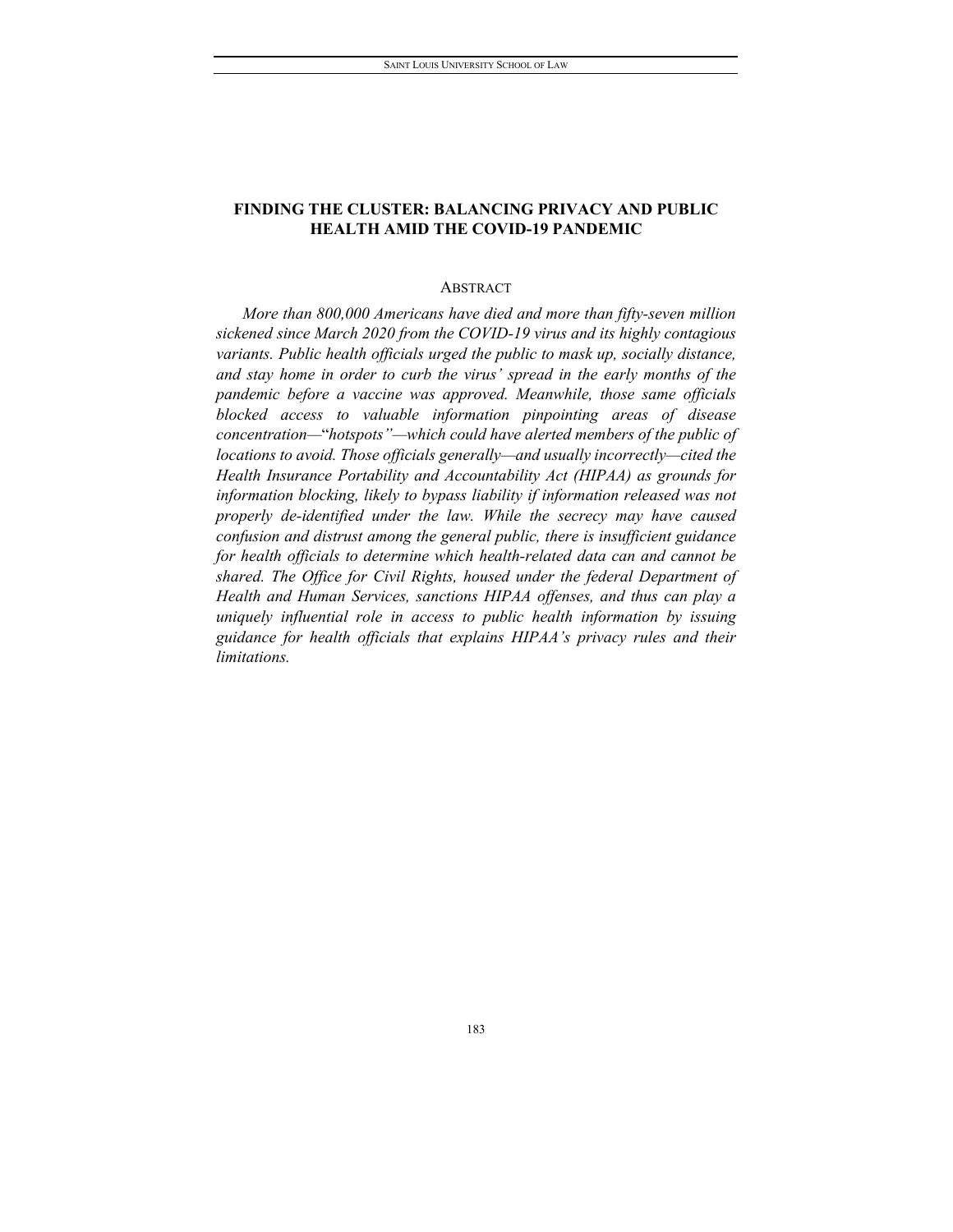#### I. INTRODUCTION

In the middle of a war against an international pandemic which, by early January 2022, had killed over 800,000 Americans and sickened more than fifty-seven million,<sup>[1](#page-2-0)</sup> a new battleground emerged: the fight for access to public information.[2](#page-2-1) Since March 2020, and prior to the mass distribution of vaccines, public health experts urged Americans to stay at home and socially distance to help stop the spread of the SARS-CoV-2 virus, or COVID-19.<sup>3</sup> In an effort to alert Americans to areas of disease concentration, also called "hotspots,"[4](#page-2-3) local reporters pressed public health authorities for information to help identify locations where the disease had rampantly spread.<sup>5</sup> Those reporters were joined in their efforts by other members of the general public, including many parents of school children who had also asked their local school districts to publicize disease incidence information to make informed decisions about whether it was safe to send their children to school.<sup>[6](#page-2-5)</sup> These questions seem, at first glance, uncontroversial. But as compliance with public health measures—masking, social distancing, and staying home—became highly politicized under the Trump Administration,<sup>[7](#page-2-6)</sup> data which could help tamper the spread of the deadly COVID-19 virus became harder to access.<sup>[8](#page-2-7)</sup>

<span id="page-2-0"></span>1*. United States COVID-19 Cases, Deaths, and Laboratory Testing (NAATs) by State, Territory, and Jurisdiction*, CTRS. FOR DISEASE CONTROL & PREVENTION, https://covid.cdc.gov/ covid-data-tracker/#cases\_casesper100klast7days (last visited Jan. 6, 2022).

<span id="page-2-2"></span>3*. See, e.g.*, Cal. Exec. Order No. N-33-20 (Mar. 19, 2020), https://www.gov.ca.gov/wpcontent/uploads/2020/03/3.19.20-attested-EO-N-33-20-COVID-19-HEALTH-ORDER.pdf; *Transcript for the CDC Telebriefing on the COVID-19 Outbreak*, CTRS. FOR DISEASE CONTROL & PREVENTION (Dec. 2, 2020), https://www.cdc.gov/media/releases/2020/t1202-covid-19-tele briefing.html.

<span id="page-2-3"></span>4. Alexandra M. Oster et al., *Trends in Number and Distribution of COVID-19 Hotspot Counties—United States, March 8–July 15, 2020*, 69 MORBIDITY & MORTALITY WKLY. REP. 1127, 1127 (2020).

5. Levin, *supra* note 2.

6*. Id.*

<span id="page-2-7"></span>8*. See, e.g.*, Brianne Pfannenstiel, *Iowa Officials Won't Disclose Coronavirus Outbreaks at Meatpacking Plants Unless Media Asks*, DES MOINES REG., https://www.desmoinesregister.com/ story/news/politics/2020/05/27/iowa-wont-disclose-covid-19-outbreaks-businesses-unless-mediaasks-kim-reynolds/5267413002/ (May 28, 2020, 6:41 AM). Some locales, including St. Louis County, suspended their contact tracing efforts, highlighting the pressing need for public access to COVID-19 hotspot information as mitigation measures fell primarily in the hands of patients. Though the relevance of hotspot data will, hopefully, diminish as vaccine distribution slows the spread of COVID-19, this issue may resurface in the next pandemic or public health emergency due to a highly communicable disease. *See* Sarah Fentem, *St. Louis County Set Record for* 

<span id="page-2-1"></span><sup>2</sup>*. See, e.g.*, Dan Levin, *Covid in the Classroom? Some Schools Are Keeping It Quiet*, N.Y. TIMES (Aug. 22, 2020), https://nyti.ms/329CWFa.

<span id="page-2-6"></span><span id="page-2-5"></span><span id="page-2-4"></span><sup>7.</sup> P. Sol Hart et al., *Politicization and Polarization in COVID-19 News Coverage*, 42 SCI. COMMC'N 679, 680–81 (2020); Anna North, *Why Masks Are (Still) Politicized in America*, VOX (July 22, 2020, 10:45 AM), https://www.vox.com/2020/7/21/21331310/mask-masks-trump-covid 19-rule-georgia-alabama.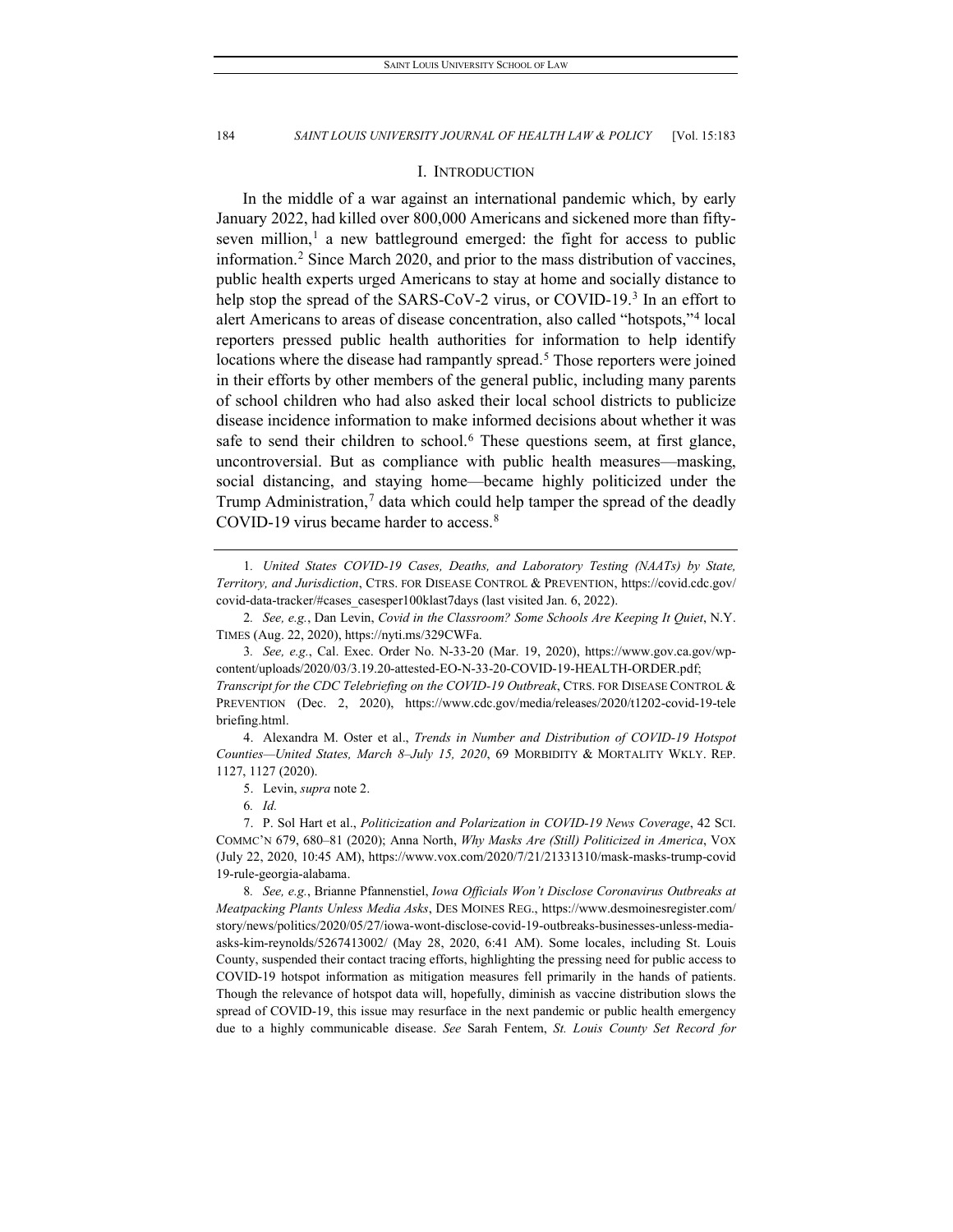In many cases, these data-keepers—public health agencies, hospitals, school districts, and counties—are incorrectly citing health privacy laws as a means of restricting access to hotspot information.<sup>9</sup> The federal health information privacy law is the Health Insurance Portability and Accountability Act (HIPAA) Privacy Rule, enacted in 1996.<sup>[10](#page-3-1)</sup> The rule prohibits covered entities, including health plans, clearinghouses, and providers, from disclosing protected health information (PHI) where such information is individually identifiable.<sup>[11](#page-3-2)</sup> Business associates of covered entities, such as subcontractors, are also prohibited from making such disclosures.<sup>[12](#page-3-3)</sup> While HIPAA protects data that can identify individuals, like their name, address, birth date, and Social Security Number, it does not protect de-identified data.<sup>[13](#page-3-4)</sup> If, for example, a health care provider—perhaps a public health agency providing care—removes all individual identifiers from data related to COVID-19 cases, HIPAA specifically states that its requirements no longer apply.<sup>[14](#page-3-5)</sup> Moreover, "HIPAA itself contemplates that even for covered entities, extreme public health circumstances, like the COVID-19 pandemic, might warrant release of personal health information."<sup>[15](#page-3-6)</sup> HIPAA also allows for the release of PHI where disclosure is "required by law."[16](#page-3-7) In these cases, federal and state freedom of information laws may allow for the release of valuable public health information—though exemptions within the federal Freedom of Information Act (FOIA), which call for the concealment of certain records if federal statute so states, may cause confusion.<sup>[17](#page-3-8)</sup> Despite potential stumbling blocks in dealing with federal and state confidentiality and information release laws, the HIPAA provisions are a saving grace for public health authorities and other covered entities fielding questions from reporters, concerned parents, and the general public related to COVID-19 outbreaks and hotspots.

HIPAA's privacy provisions, as discussed in this Article, are a source of great confusion for data-keepers, including government and other health care

16. 45 C.F.R. § 164.512(a) (2019).

*Coronavirus Cases, Asks Patients to Do Contract Tracing*, ST. LOUIS PUB. RADIO (Nov. 16, 2020, 5:54 PM), https://news.stlpublicradio.org/health-science-environment/2020-11-16/st-louis-countysets-record-for-coronavirus-cases-asks-patients-to-do-contact-tracing.

<sup>9.</sup> Levin, *supra* note 2.

<span id="page-3-3"></span><span id="page-3-2"></span><span id="page-3-1"></span><span id="page-3-0"></span><sup>10.</sup> OFF. FOR C.R., SUMMARY OF THE HIPAA PRIVACY RULE 1 (2003), https://www.hhs.gov/ sites/default/files/privacysummary.pdf [hereinafter *HIPAA Summary*].

<sup>11.</sup> 45 C.F.R. § 160.103 (2020).

<sup>12</sup>*. Id.*

<sup>13.</sup> 45 C.F.R. §§ 164.502(d)(2), 164.514(a)–(b) (2019).

<sup>14.</sup> 45 C.F.R. § 164.502(d)(2).

<span id="page-3-6"></span><span id="page-3-5"></span><span id="page-3-4"></span><sup>15.</sup> Al-Amyn Sumar & Chuck Tobin, *Coronavirus Tests the Commitment to Government Transparency*, LITIG., Summer 2020, at 10, 11.

<span id="page-3-8"></span><span id="page-3-7"></span><sup>17.</sup> Catherine J. Cameron, *Jumping Off the Merry-Go-Round: How the Federal Courts Will Reconcile the Circular Deference Problem Between HIPAA and FOIA*, 58 CATH. U. L. REV. 333, 335 (2009); 5 U.S.C. § 552(b)(3).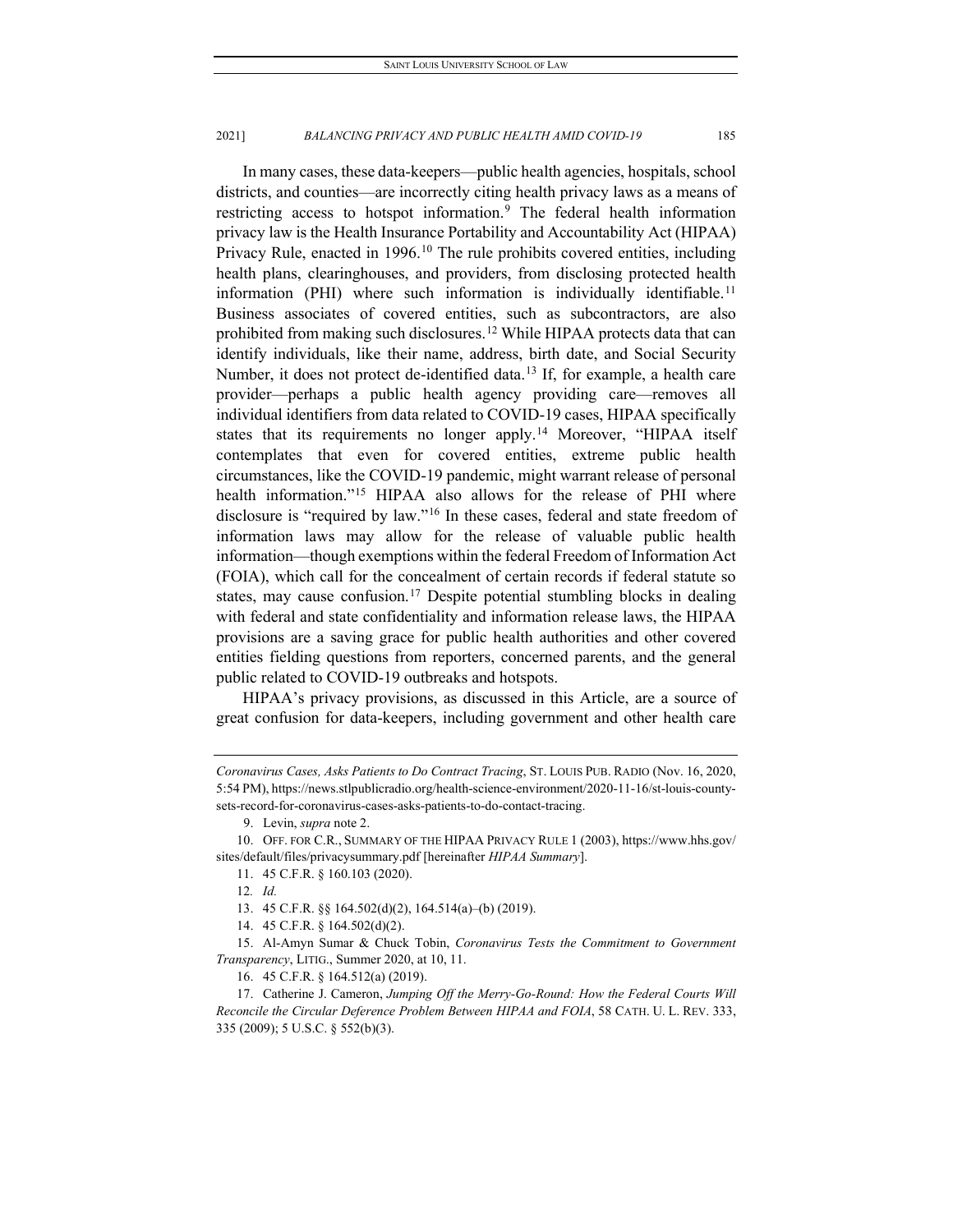entities. These data-keepers may be erring on the side of secrecy to avoid risking a HIPAA violation by releasing information which is not properly de-identified or which has incorrectly been sorted under a PHI exception; because HIPAA's provisions leave room for interpretation, data-keepers may face confusion regarding what can and cannot be shared with the public.<sup>[18](#page-4-0)</sup> Still, the hesitancy to issue data which are clearly de-identified or subject to a HIPAA exception is hurting the efforts of those same public health officials to mitigate the spread of COVID-[19](#page-4-1). $19$ 

Journalists and public health trade organizations have created guidance documents to help the two groups navigate HIPAA-related hurdles.<sup>[20](#page-4-2)</sup> Unfortunately, lacking legal force, such guidance has proven fruitless.<sup>[21](#page-4-3)</sup> In order to address confusion, and even inconsistency, it is imperative that the agency responsible for sanctioning privacy offenses—namely, the federal Office for Civil Rights (OCR) of the Department of Health and Human Services (HHS) issue guidance explaining HIPAA's boundaries and interactions with state and federal sunshine laws. By doing so, OCR can promote access to COVID-19 information within HIPAA's privacy framework.

Part II of this Article explores the impact of blocking access to public health information on the spread of COVID-19. Part III then provides an in-depth definition of the HIPAA Privacy Rule and its boundaries. Part IV describes the historical battle between reporters and public agencies for access to public health records, including applicable litigation. Part V details the potential interactions between freedom of information statutes and the "required by law" exception, in addition to the problems posed by state privacy laws. Finally, Part VI recommends that OCR produce guidance documents to help members of the media and health care entities strike a balance between protecting the privacy of individuals and sharing lifesaving public health information.

## II. DATA SHIELDING BY HEALTH CARE AGENCIES DURING THE COVID-19 PANDEMIC

Since the start of the COVID-19 pandemic, health care agencies largely kept the public in the dark about emerging hotspots. Meanwhile, the disease spread. At one point, nearly one million Americans tested COVID-positive in one day.<sup>[22](#page-4-4)</sup>

<span id="page-4-0"></span><sup>18</sup>*. See, e.g.*, Jesse Pines et al., *10 Times HIPAA May Not Apply*, EMERGENCY PHYSICIANS MONTHLY (Sept. 1, 2015), https://epmonthly.com/article/10-times-hipaa-may-not-apply/; Stateside Staff, *HIPAA and You: Erring on the Side of Caution*, MICH. RADIO (Aug. 11, 2015, 4:24 PM), https://www.michiganradio.org/post/hipaa-and-you-erring-side-caution.

<sup>19.</sup> Pfannenstiel, *supra* note 8.

<sup>20</sup>*. See infra* Part IV.

<sup>21</sup>*. See infra* Part II.

<span id="page-4-4"></span><span id="page-4-3"></span><span id="page-4-2"></span><span id="page-4-1"></span><sup>22</sup>*. COVID Data Tracker, Trends in Number of COVID-19 Cases and Deaths in the US Reported to CDC, by State/Territory*, CTRS. FOR DISEASE CONTROL & PREVENTION,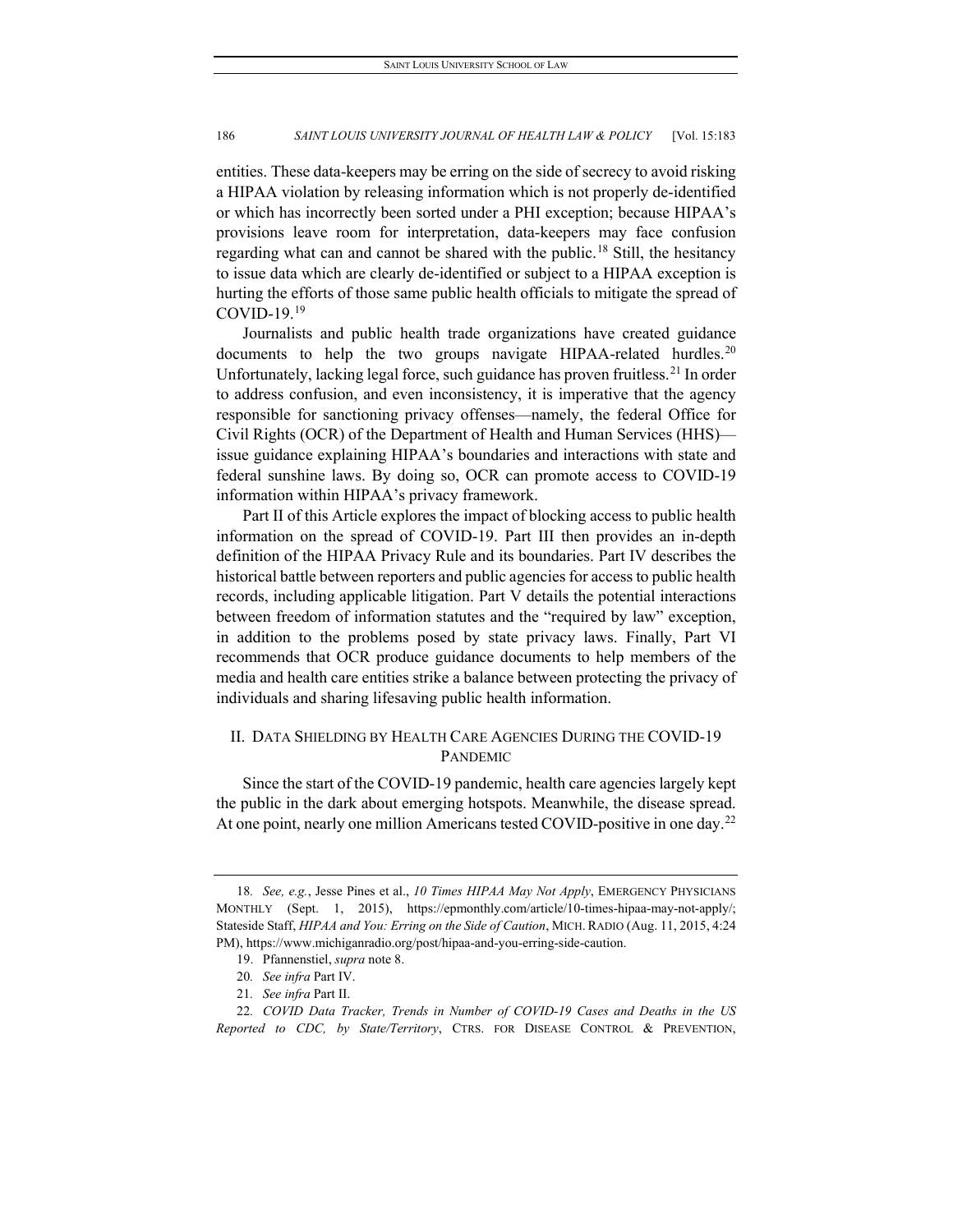A report provided to the *Wichita Eagle* by the Columbia University Brown Institute for Media Innovation exemplifies the detrimental impact of such secrecy. The report outlined a list of hotspots health officials actively hid from the public[.23](#page-5-0) In a May 2020 email from the Kansas Department of Health and Environment to public health officials, the department, in bold and underlined writing, told officials, "Please do not distribute this list further and please do not make the names of facilities outside of your county known publicly."<sup>[24](#page-5-1)</sup> But outbreaks in churches, nursing homes, prisons, and even keg parties took their toll statewide.<sup>[25](#page-5-2)</sup> In response to reporter inquiries, the Kansas health department, despite warning public health officials that the data was not meant to be shared, deferred to counties to make their own decisions regarding data publicity, apparently switching course, displacing responsibility, and at the very least, inciting confusion among reporters and public health officials alike.<sup>[26](#page-5-3)</sup>

Unfortunately, the response in Kansas is not unique. Universities, school districts, employers, and public health agencies nationwide have declined to release COVID-19 infection information, citing the HIPAA Privacy Rule.<sup>[27](#page-5-4)</sup> The University of Alabama and the University of North Carolina at Chapel Hill each claimed that HIPAA prohibited the release of information about the incidence of COVID-19 on their campuses.[28](#page-5-5) Tesla and the Alameda County Public Health Department also declined to share how many Tesla plant workers were infected with COVID-19.<sup>[29](#page-5-6)</sup> In June 2020, Alameda County had the highest COVID-19 outbreak in all of Northern California.[30](#page-5-7)

The lack of COVID-19 hotspot information, however, is met by a fierce thirst for information by both reporters and the general public. Parents across the country have expressed concern that they cannot make informed decisions about sending their children to school because the schools are declining to share

https://covid.cdc.gov/covid-data-tracker/#trends\_dailytrendscases (last visited Jan. 6, 2022) (Select "View (left axis): Daily Cases" to show the daily total COVID case reports).

<span id="page-5-1"></span><span id="page-5-0"></span><sup>23.</sup> Jonathan Shorman et al., *Secret Document Lists Locations of Kansas Coronavirus Outbreaks. Here's What It Says*, WICHITA EAGLE (June 8, 2020, 7:50 AM), https://www.kansas .com/news/coronavirus/article243305606.html.

<sup>24</sup>*. Id.*

<sup>25</sup>*. Id.*

<sup>26</sup>*. Id.*

<span id="page-5-4"></span><span id="page-5-3"></span><span id="page-5-2"></span><sup>27.</sup> Meryl Kornfield, *Universities Can't Use Privacy Laws to Withhold Data on Coronavirus Outbreaks, Experts Say*, WASH. POST (Sept. 2, 2020), https://www.washingtonpost.com/educa tion/2020/09/02/college-coronavirus-privacy-laws/.

<sup>28</sup>*. Id.*

<span id="page-5-7"></span><span id="page-5-6"></span><span id="page-5-5"></span><sup>29.</sup> Russ Mitchell, *Why You're Being Left in the Dark About Coronavirus Hot Spots in Your Area*, L.A. TIMES (June 15, 2020, 5:00 AM), https://www.latimes.com/business/story/2020-06- 15/companies-like-tesla-wont-report-coronavirus-cases-why-arent-the-numbers-public.

<sup>30</sup>*. Id.*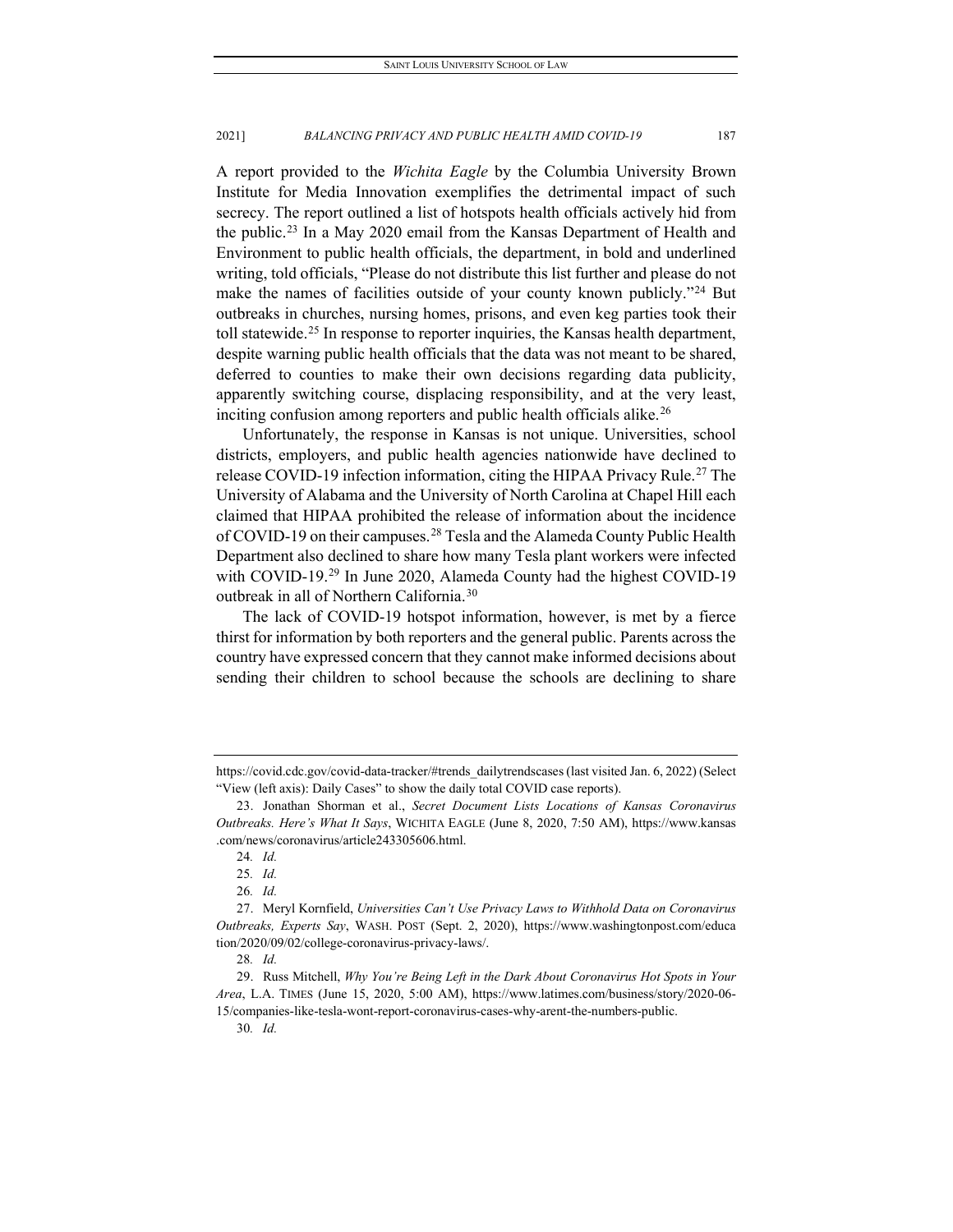disease information.<sup>[31](#page-6-0)</sup> A Texas pediatrician said she could determine the safety of sending children to daycare, if only she had "a few more numbers.["32](#page-6-1) Based on her experience, the answers to the questions reporters, parents, physicians, and the public-at-large are asking are within reach if data transparency improves. The fear then becomes that, as access to lifesaving data that people can use to identify personal risks associated with their private-life actions becomes restricted, so does the trust in government and health officials who, without disclosing COVID-19 hotspot information, ask the public to blindly trust their warnings and greatly restrict their day-to-day lives.

#### III. HIPAA AND ITS BOUNDARIES

Despite a clear desire from members of the public to make data-informed decisions regarding their movements during the peak of the COVID-19 pandemic, agencies shielded such information, citing HIPAA. HIPAA's privacy provisions continue to cause confusion, even for experts.<sup>[33](#page-6-2)</sup> Whether an entity is bound by law, whether data is considered "protected health information" as defined below, or even whether data containing protected health information can be released as-is, under an exception to the Privacy Rule, or in a "de-identified" state is a dizzying set of inquiries. The legal complexity may be exactly why schools, public health entities, and government officials err on the side of privacy, even where such sharing could prove lifesaving; simply put, secrecy may be an expression of the adage, "Better safe than sorry."

The frequent citation of HIPAA by agencies as a barrier to sharing public information requires an exploration of the information HIPAA does and does not protect. HIPAA, enacted in 1996 and effective in 2001, requires certain privacy measures and disclosure protections of electronic information.<sup>[34](#page-6-3)</sup> HIPAA applies to covered entities—health care providers, health plans, and clearinghouses—and their business associates, including subcontractors.<sup>[35](#page-6-4)</sup> Under HIPAA, certain information which is individually identifiable is shielded from public disclosure.<sup>[36](#page-6-5)</sup> This information is called "protected health

<span id="page-6-0"></span><sup>31.</sup> Levin, *supra* note 2; Aliyya Swaby, *Texas Parents Face a Frightening Lack of Information on Coronavirus Risks in Child Care Centers*, TEX. TRIB. (July 9, 2020, 6:00 AM), https://www.texastribune.org/2020/07/09/texas-day-care-coronavirus-risks/.

<sup>32.</sup> Swaby, *supra* note 31.

<span id="page-6-3"></span><span id="page-6-2"></span><span id="page-6-1"></span><sup>33.</sup> Colleen Flaherty, *Gag Order or Privacy Concern?*, INSIDE HIGHER ED (Aug. 31, 2020), https://www.insidehighered.com/news/2020/08/31/colleges-want-professors-stay-mum-studentcovid-19-cases (HIPAA privacy experts shared concerns that even if HIPAA did not apply to disclosures of student COVID-19-positive tests, the Federal Educational Rights Privacy Act (FERPA) may prohibit these disclosures).

<sup>34.</sup> 45 C.F.R. § 164.104(a) (2019); *see generally HIPAA Summary*, *supra* note 10.

<sup>35.</sup> 45 C.F.R. §§ 164.103, 164.500(a) (2019).

<span id="page-6-5"></span><span id="page-6-4"></span><sup>36.</sup> 45 C.F.R. § 160.103 (2020).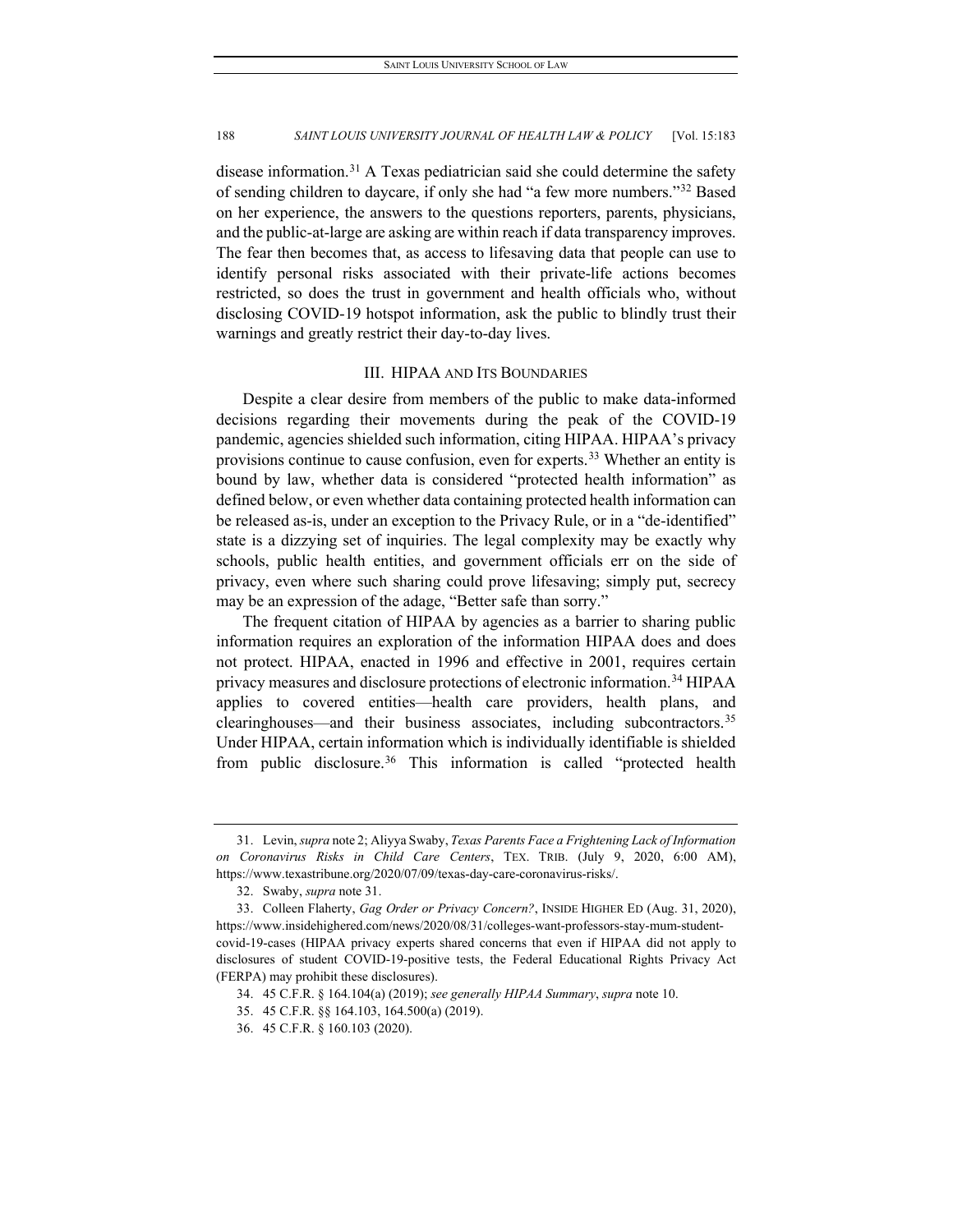information," or PHI.<sup>[37](#page-7-0)</sup> PHI includes "individually identifiable health information," electronic or otherwise, which a covered entity or business associate handles.[38](#page-7-1) It includes demographic data relating to a person's health condition, their own provision of health care, and payment for that provision of care.[39](#page-7-2) HHS provides examples of individually identifiable health information: names, birth dates, addresses, and Social Security numbers.<sup>[40](#page-7-3)</sup> Generally, HIPAA regulates how PHI can be used and disclosed to individuals, including when disclosure is permissible for treatment, payment, and health care operations.<sup>[41](#page-7-4)</sup>

Importantly, HIPAA does not regulate de-identified information.[42](#page-7-5) "Health information that does not identify an individual and with respect to which there is no reasonable basis to believe that the information can be used to identify an individual is not individually identifiable health information.["43](#page-7-6) In other words, information that cannot identify the specific people from which it stems is not restricted from public disclosure under HIPAA.<sup>[44](#page-7-7)</sup> Public health entities can deidentify data in two ways: either by employing an expert who can determine that data is not individually identifiable or by removing eighteen individual identifiers from the data. $45$  In the first case, a person with "appropriate knowledge of and experience with generally accepted statistical and scientific principles" would review data and determine there is a "very small" risk of its use for individually identifying a person.<sup>[46](#page-7-9)</sup> The second method would require the removal of individual identifiers like names, birth dates, and Social Security numbers, among other identifiers.<sup>[47](#page-7-10)</sup> Therefore, in the case where, for example, a school district wishes to share the number of active COVID-19 cases among faculty and staff, such information could easily be de-identified to fall outside of HIPAA's limitations through the use of a statistician's expertise. Some parents seem to understand these rules; Cynthia Johnston, a self-identified mom of two, took to Twitter to question her child's school, which emailed parents that a high school student tested positive for COVID-19, but did not provide any additional information.<sup>[48](#page-7-11)</sup> Johnston questioned,

43*. Id.*

- 44. 45 C.F.R. §§ 164.502(d)(2), 164.514(a)–(b).
- 45. 45 C.F.R. § 164.514(b)(1)–(2).
- 46. 45 C.F.R. § 164.514(b)(1).
- 47. 45 C.F.R. § 164.514(b)(2).

<span id="page-7-0"></span><sup>37</sup>*. Id.*

<span id="page-7-2"></span><span id="page-7-1"></span><sup>38</sup>*. Id.*

<sup>39</sup>*. Id.*

<sup>40</sup>*. HIPAA Summary*, *supra* note 10, at 4.

<span id="page-7-4"></span><span id="page-7-3"></span><sup>41.</sup> 45 C.F.R. § 164.506(a) (2019).

<span id="page-7-5"></span><sup>42.</sup> 45 C.F.R. § 164.514(a) (2019).

<span id="page-7-11"></span><span id="page-7-10"></span><span id="page-7-9"></span><span id="page-7-8"></span><span id="page-7-7"></span><span id="page-7-6"></span><sup>48.</sup> Cynthia Johnston (@cdjohnst), TWITTER (Aug. 13, 2021, 5:08 PM), https://twitter.com/ cdjohnst/status/1426304691290316801.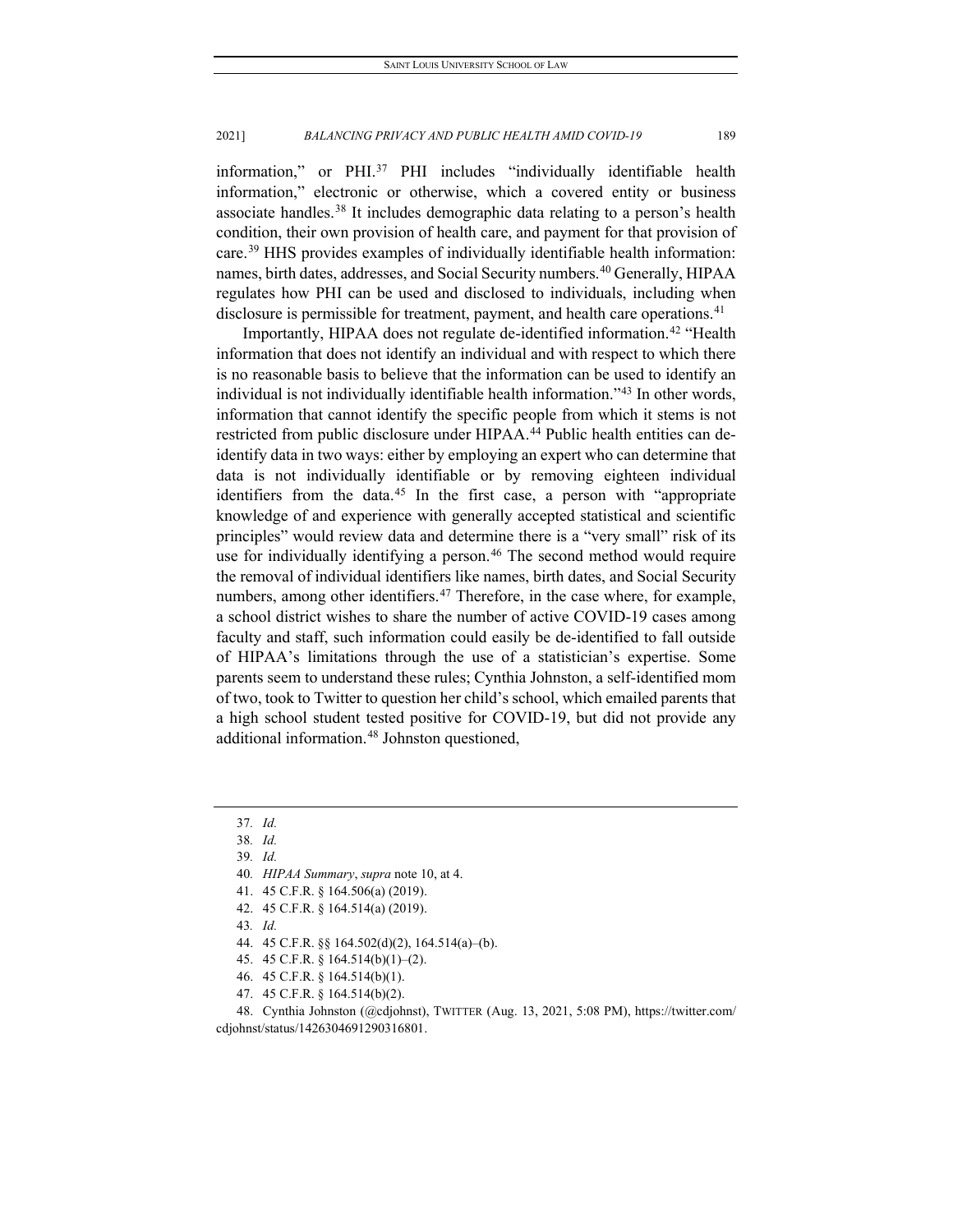How is that even helpful? … I feel like the school could say: Your child has been in a class with a person who tested Covid positive. Or your child has a common lunch period with a person who tested positive. Since there are like 45+ kids in each class it's not like they are breaking confidentiality.<sup>[49](#page-8-0)</sup>

The first de-identification method also becomes particularly useful when releasing information by zip code, which may be pertinent in the discussion of COVID-19 hotspot data. While zip codes are an identifying feature which can be removed along with other individual identifiers, a zip code does not have to be removed from data for it to constitute de-identified information, as long as an expert has confirmed the data is, indeed, de-identified.<sup>[50](#page-8-1)</sup>

Though seemingly simple, the idea of "de-identification" clearly leads to frustration for data-keepers and data-seekers alike because the analysis is factspecific and high-risk. If an entity does not sufficiently de-identify data, it is at risk of accruing federal fines.<sup>[51](#page-8-2)</sup> In some cases, the sample size may be small enough—for example, in a small town—that entities worry those familiar with the sample population will be able to readily identify the subjects of the data.<sup>[52](#page-8-3)</sup> Or it is possible the process of determining HIPAA applicability and how to properly de-identify is so daunting or resource-consuming, an entity chooses to mark the data private under HIPAA rather than go through the exercise of determining whether and how it can be released. Of course, the journalist battling for public records is likely tempted to take the cynical view, and it is true that in some instances, data-keepers shield public information in bad faith. It is also likely true, however, that in most cases, the law has caused such confusion, and the risk is so much greater than the reward that privacy simply becomes the only seemingly reasonable outlet.

Where de-identification is not possible, HIPAA contemplates the disclosure even of PHI for public health purposes.<sup>[53](#page-8-4)</sup> Although HIPAA permits—not requires—these disclosures,<sup>[54](#page-8-5)</sup> at the least, the exception undermines claims by public health agencies that HIPAA categorically prohibits the disclosure of all COVID-19 data. Under this exception, those receiving data must enter into a

<sup>49</sup>*. Id.*

<span id="page-8-1"></span><span id="page-8-0"></span><sup>50.</sup> Many agencies release health statistics organized by zip code, and to suggest that each of these agencies is violating HIPAA's Privacy Rule is an absurd conclusion. *See, e.g.*, *COVID-19 Statistics*, ILL. DEP'T PUB. HEALTH, https://dph.illinois.gov/covid19/data.html (last visited Jan. 6, 2022).

<sup>51</sup>*. HIPAA Summary*, *supra* note 10, at 17.

<span id="page-8-3"></span><span id="page-8-2"></span><sup>52</sup>*. See, e.g.*, Mary Constantine, *Did a Roane County EMS Worker Break Federal Law with a Facebook Post About an Emergency Call?*, KNOX NEWS (May 30, 2018, 4:23 PM), https://www.knoxnews.com/story/news/2018/05/30/hipaa-law-violations-tennessee-paramedicroane-county-ems/655603002/ (where the wife of a man who died in a chicken coop argued her husband's HIPAA rights were violated by a Facebook post where an EMS worker noted only the location of death, but in a small town where "everyone knows where my husband died.").

<span id="page-8-4"></span><sup>53.</sup> 45 C.F.R. § 164.514(e) (2019); *HIPAA Summary*, *supra* note 10, at 9.

<span id="page-8-5"></span><sup>54.</sup> 45 C.F.R. § 164.514(e); *HIPAA Summary*, *supra* note 10, at 9.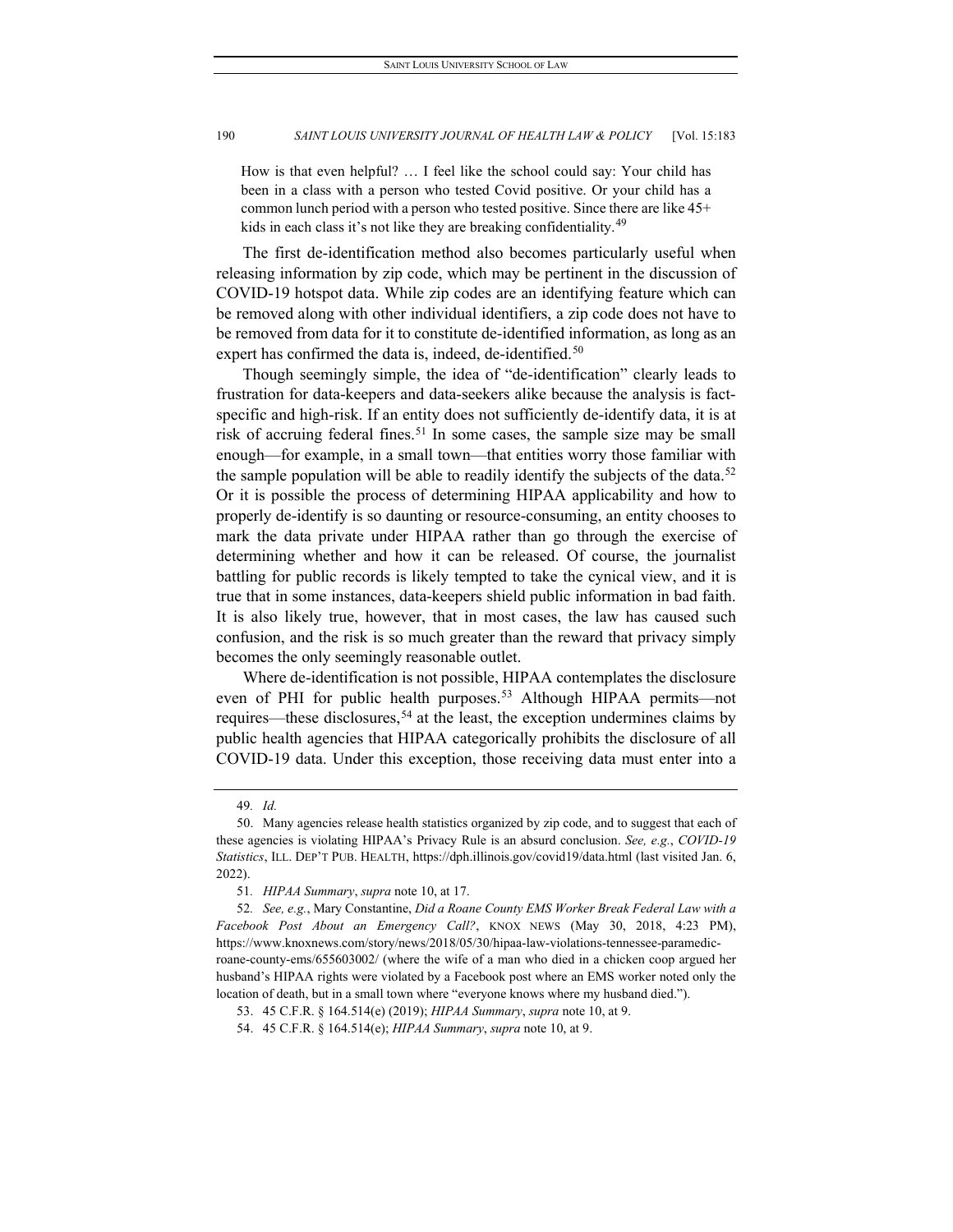data use agreement for what is termed a "limited data set."[55](#page-9-0) Limited data sets can be used "only for the purposes of research, public health, or health care operations.["56](#page-9-1) While it is fathomable that a newspaper reporter could use such data for the purpose of COVID-19-related research, a parent curious about the number of COVID-19 cases at his child's school district likely could not rely on this exception to obtain data otherwise protected under HIPAA.

Finally, HIPAA contemplates disclosure of PHI where it is "required by law." For example, disclosure may be contemplated under freedom of information laws, as discussed in detail in the next section.<sup>[57](#page-9-2)</sup> This becomes especially important in cases where state public information or public health laws call for the disclosure of data otherwise protected under HIPAA's PHI provision.[58](#page-9-3)

HIPAA does not provide citizens a private right of action but allows OCR to execute civil monetary penalties against covered entities and their business associates for violations.[59](#page-9-4) According to HHS, the Privacy Rule "assure[s] that individuals' health information is properly protected while allowing the flow of health information needed to provide and promote high quality health care and to protect the public's health and well being."[60](#page-9-5) The rule, according to HHS, "strikes a balance that permits important uses of information, while protecting the privacy of people who seek care and healing."<sup>[61](#page-9-6)</sup>

#### IV. HISTORICAL TOOLS TO COMBAT PUBLIC INFORMATION BLOCKING

The public's thirst for information—and reporters' battle for it in the face of HIPAA regulations and despite its exceptions—predates COVID-19. A decade ago, the Association of Health Care Journalists teamed up with the National Association of County and City Health Officials and the Association of State and Territorial Health Officials to create guidance "for journalists and public health officials to consult when decisions must be made about what information should be released about deaths, epidemics, emerging diseases or illnesses."<sup>[62](#page-9-7)</sup> The guidelines explain:

The meeting was prompted by the wide variation in information released by state and local public health officials about people in their localities who died in the

<sup>55.</sup> 45 C.F.R. § 164.514(e)(1).

<sup>56.</sup> 45 C.F.R. § 164.514(e)(3).

<sup>57.</sup> 45 C.F.R. § 164.512(a) (2019).

<span id="page-9-4"></span><span id="page-9-3"></span><span id="page-9-2"></span><span id="page-9-1"></span><span id="page-9-0"></span><sup>58</sup>*. See, e.g.*, OHIO REV. CODE ANN. § 149.43 (West 2007) (amended 2018); State *ex rel.* Cincinnati Enquirer v. Daniels, 844 N.E.2d 1181, 1183, 1186 (Ohio 2006).

<sup>59</sup>*. HIPAA Summary*, *supra* note 10, at 17.

<sup>60</sup>*. HIPAA Summary*, *supra* note 10.

<sup>61</sup>*. Id.*

<span id="page-9-7"></span><span id="page-9-6"></span><span id="page-9-5"></span><sup>62</sup>*. Guidance on the Release of Information Concerning Deaths, Epidemics or Emerging Diseases*, ASS'N HEALTH CARE JOURNALISTS, https://healthjournalism.org/releaseguidance (last visited Jan. 6, 2022).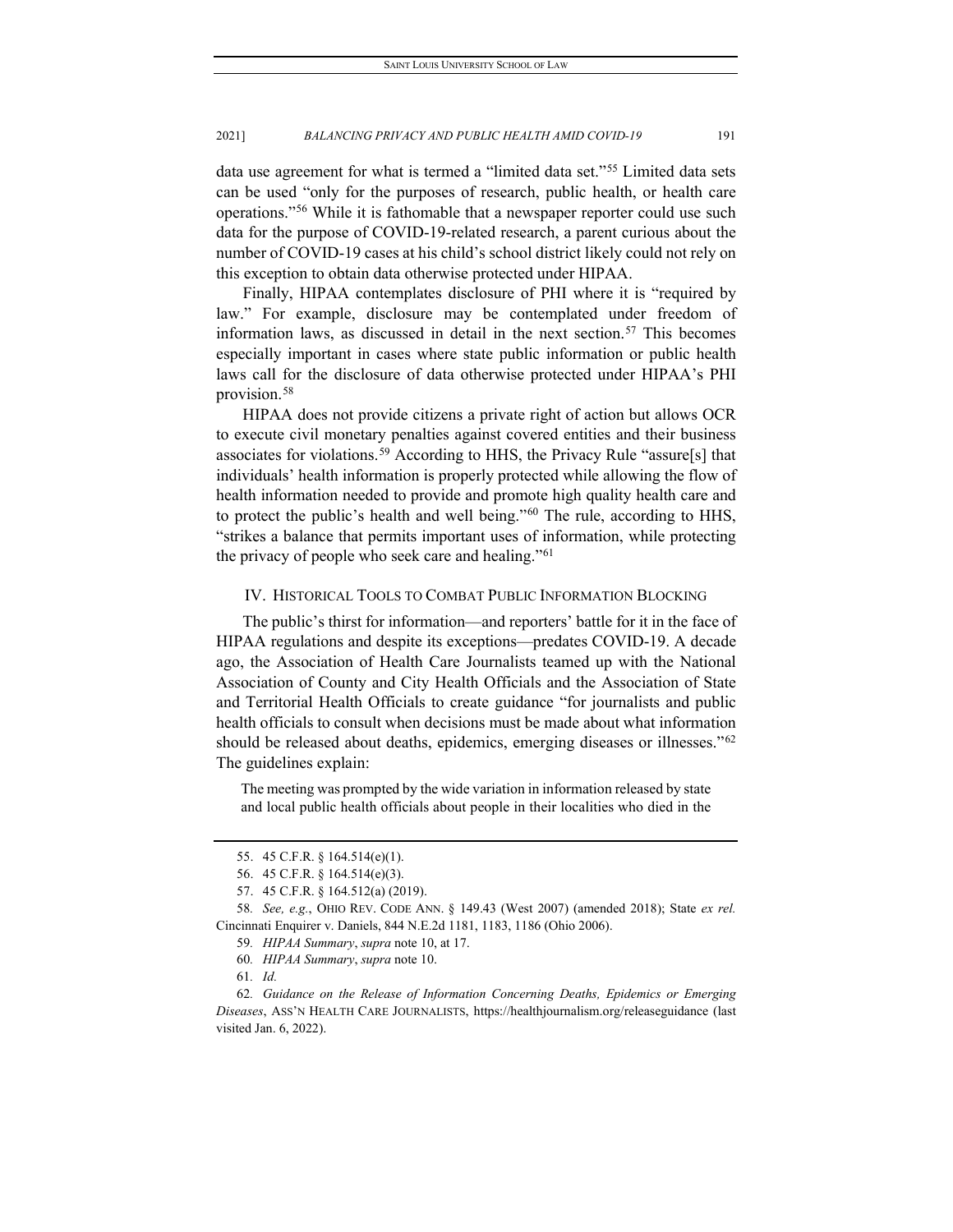H1N1 pandemic of 2009. The disparate approaches – with some jurisdictions releasing specific information about the age, gender and residence of victims and others releasing little or no personal information – became the subject of news reports, distracting from health messages and inadvertently undermining public trust.<sup>[63](#page-10-0)</sup>

The document, though thorough and compiled through the collaboration of journalists *and* health professionals, is an example of why trade organizations cannot solve the problem of public health information shielding. To put it simply, if such guidance documents exist—and this example does not stand alone[64](#page-10-1)—and health care entities continue to deny access to public health data under the guise of HIPAA protection,  $65$  it suggests that decision-makers at health care entities and public health agencies are not interested in what journalists or trade organizations have to say because those entities do not have enforcement power.

Moreover, guidelines exist for reporters to learn to navigate conversations with public officials who regularly inaccurately cite HIPAA, or its privacy rule "cousin," the Family Educational Rights and Privacy Act (FERPA), as a means of withholding information.<sup>66</sup> Still, agencies are quick to deny public records requests, citing these laws—though obtaining public information not only helps inform the general citizenry about issues which may impact their health and well-being, but acts as a tool for the public to hold its taxpayer-funded servicepeople accountable.[67](#page-10-4) The existence of guidelines related to this very topic, and the simultaneous continuation of a trend toward unsupported secrecy and privacy, suggests guidelines created by any agency other than the enforcer of penalties—here, OCR—cannot effectively turn the tide toward accurate datasharing which is both HIPAA-compliant and for the benefit of public health.

Public information denials have been the subject of many lawsuits by newspapers seeking to compel turnover of information deemed public under state law.[68](#page-10-5) In *State ex rel. Cincinnati Enquirer v. Daniels*, the Supreme Court of Ohio compelled the Cincinnati Health Department to grant the *Cincinnati Enquirer* access to copies of 173 citations for lead contamination issued to

<sup>63</sup>*. Id.*

<span id="page-10-1"></span><span id="page-10-0"></span><sup>64</sup>*. Understanding HIPAA: A Brief Overview*, ASS'N HEALTH CARE JOURNALISTS, https://healthjournalism.org/resources-tips-details.php?id=12#.YBIVUuhKibi (last visited Jan. 6, 2022) (noting that both OCR and the American Hospital Association have promulgated HIPAA guidance); Annie Waldman, *How Health and Education Journalists Can Turn Privacy Laws to Their Advantage*, PROPUBLICA (Mar. 19, 2018, 5:00 AM), https://www.propublica.org/article/how -health-and-education-journalists-can-turn-privacy-laws-to-their-advantage (providing various strategies and resources reporters can use to gain information while still complying with HIPAA).

<sup>65</sup>*. See supra* Parts II and III.

<sup>66.</sup> Waldman, *supra* note 64.

<span id="page-10-5"></span><span id="page-10-4"></span><span id="page-10-3"></span><span id="page-10-2"></span><sup>67</sup>*. See id.* (noting that these laws are often used as barricades against disclosing information that is vital to public interest).

<sup>68</sup>*. E.g.*, State *ex rel.* Cincinnati Enquirer v. Daniels, 844 N.E.2d 1181, 1184 (Ohio 2006).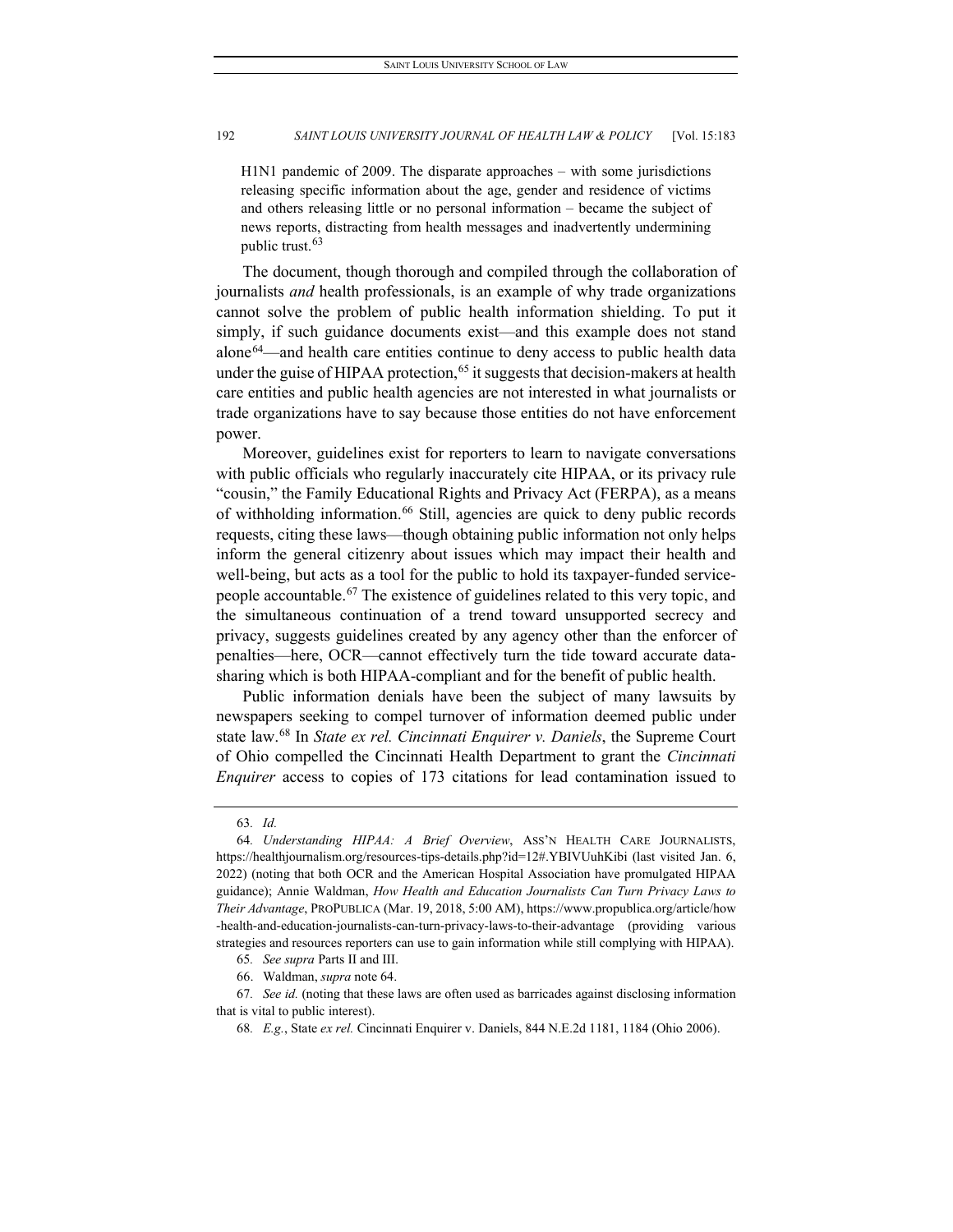single-family residence owners.<sup>[69](#page-11-0)</sup> More recently, an Arizona state court dismissed a lawsuit against the Arizona Department of Health Services and its director by several news organizations which requested access to the number of COVID-19 cases at nursing homes in the state.<sup>[70](#page-11-1)</sup> News organizations in North Carolina, Mississippi, and Idaho, to name a few, have filed similar lawsuits seeking COVID-19-related records from government agencies.<sup>[71](#page-11-2)</sup> Though lawsuits may be one avenue to obtaining information owed to the public, they are an option of last resort. The attorneys representing media groups in North Carolina said they spent weeks negotiating with agency attorneys for public data, to no avail.[72](#page-11-3) Lawsuits take time, are costly, and, as the Arizona nursing home lawsuit shows, do not always result in access to public data, a major drawback in comparison to establishing a culture of responsible information sharing.

This leaves news organizations as the primary and sometimes only outlet for what should be publicly accessible information. In Iowa, for example, it is the Department of Public Health's *policy* to release outbreak information at businesses *only* to media and *only* if they request it.[73](#page-11-4) It is a practice which leaves reporters, the public's watchdogs, as the only source of information—and it shows that, in some instances, only reporters have the leverage necessary to obtain lifesaving public health information.

In areas where at least some data was made available to news organizations to track COVID-19 cases, news organizations proved how influential that access

<sup>69</sup>*. Id.* at 1184, 1188.

<span id="page-11-1"></span><span id="page-11-0"></span><sup>70</sup>*. Civil Court Case Information – Case History*, JUD. BRANCH ARIZ. MARICOPA CNTY., http://www.superiorcourt.maricopa.gov/docket/CivilCourtCases/caseInfo.asp?caseNumber=CV2 020-005385 (last visited July 3, 2021); Complaint for Statutory Special Action to Secure Right to Inspect and Copy Public Records at 2, Phoenix Newspapers Inc., v. Ariz. Dep't of Health Servs., No. CV2020-005385 (Ariz. Super. May 5, 2020), 2020 WL 2303032.

<span id="page-11-2"></span><sup>71.</sup> Kate Martin et al., *Media Coalition Sues Cooper, Cabinet Agencies for COVID-19 Records*, CITIZEN TIMES (May 28, 2020, 9:00 PM), https://www.citizen-times.com/story/news/ local/2020/05/28/media-coalition-sues-cooper-cabinet-agencies-covid-19-records-asheville-law suit/5280275002/; Emily Wagster Pettus, *Judge: Health Dept. Must Respond to Public Records Request*, CLARION LEDGER (May 27, 2020, 11:52 AM), https://www.clarionledger.com/story/ news/2020/05/27/mississippi-health-dept-must-respond-public-records-request/5265004002/; *Idaho Newspaper Plans Lawsuit over COVID-19 Records Denial*, ASSOCIATED PRESS (May 29, 2020), https://apnews.com/article/9ffa69ff4001cc8a48b98202d041bcd1.

<sup>72.</sup> Martin et al., *supra* note 71.

<span id="page-11-4"></span><span id="page-11-3"></span><sup>73.</sup> Pfannenstiel, *supra* note 8. In addition, the Texas Health and Human Services Commission gives case data in childcare centers to reporters who ask, but it will not publish the data online, confusingly, citing state privacy laws. *See* Swaby, *supra* note 31.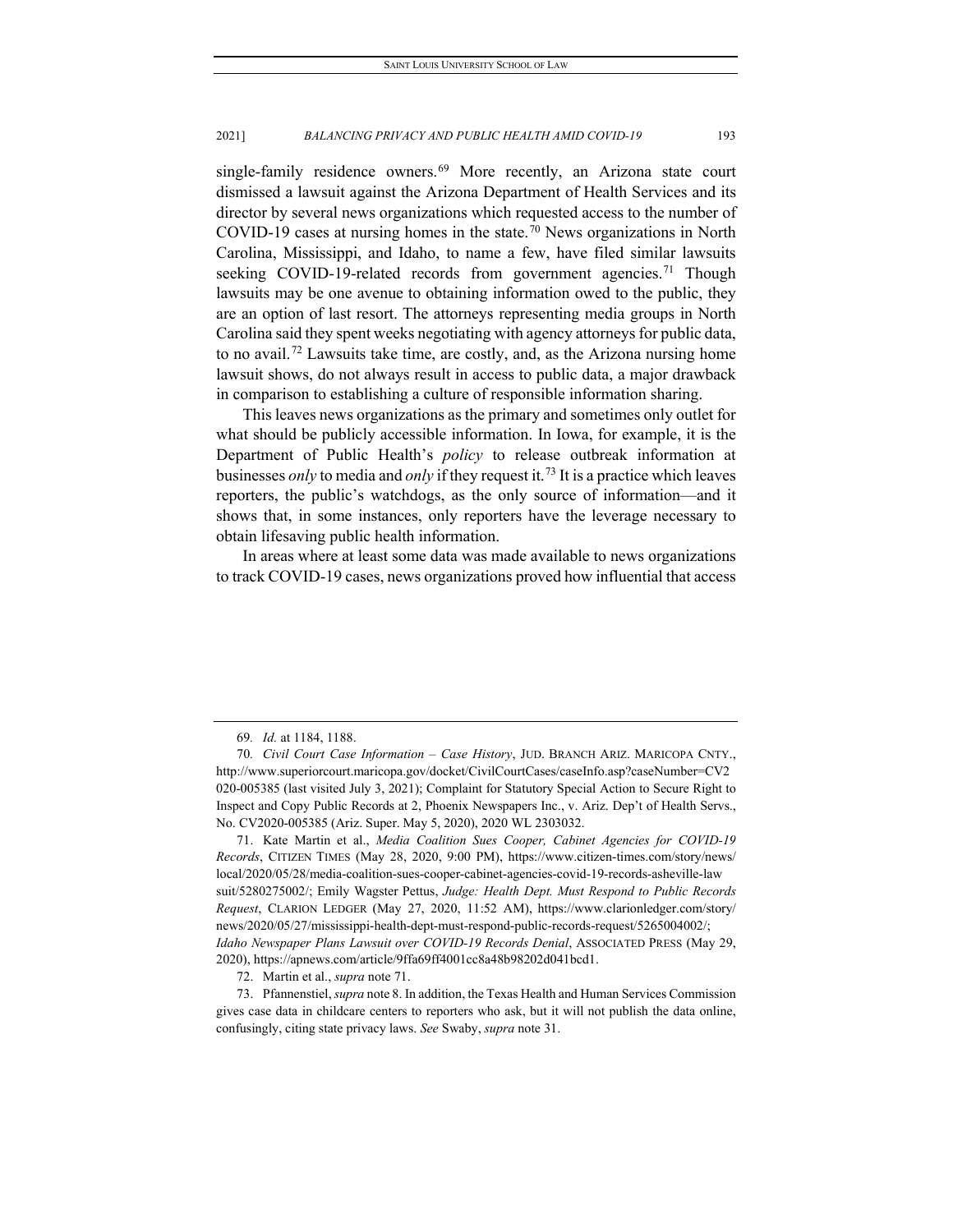was in sharing lifesaving information.<sup>[74](#page-12-0)</sup> In a listicle<sup>[75](#page-12-1)</sup> published April 2020 just one month into a widespread national shutdown in response to the pandemic—the Knight Foundation, a non-profit foundation supporting free press, detailed all the reasons local journalists were essential to COVID-19 mitigation efforts.<sup>[76](#page-12-2)</sup> Among a long list, the Knight Foundation first pointed to journalists who leveraged their data-scouting and analysis resources to assemble community hotspot maps and datasets.<sup>[77](#page-12-3)</sup> For example, in New York City, nonprofit news organization The City used emergency room admission data to track tests, cases, and hospitalizations by age and zip code.[78](#page-12-4) Without their tool, the public had no way to access case information in their own neighborhoods.<sup>[79](#page-12-5)</sup>

## V. THE HIPAA "REQUIRED BY LAW" EXCEPTION AND STATE PRIVACY LAWS

At the crux of many information-seeking lawsuits filed by newspapers are freedom of information laws at the federal and state levels, which interact with HIPAA's "required by law" exception, often causing confusion for recordkeepers who must decide which law to apply.<sup>[80](#page-12-6)</sup> Specifically, because both the federal Freedom of Information Act (FOIA) and HIPAA defer to the other, determining applicability becomes problematic.<sup>[81](#page-12-7)</sup> Generally, FOIA states that government records are public unless they fall into an enumerated exception.[82](#page-12-8) Exemption Six requires concealment of medical records that would cause an "unwarranted invasion of personal privacy."<sup>[83](#page-12-9)</sup> FOIA's Exemption Three is also relevant here; it allows government agencies to shield records if another federal statute "establishes particular criteria for withholding" them.<sup>[84](#page-12-10)</sup> Not all health care providers covered under HIPAA will fall into FOIA's purview, but several important ones in the time of COVID-19 do: namely, the Centers for Disease Control and Prevention and state and local public health agencies, all of which collect communicable disease reports, including COVID-19 data.<sup>[85](#page-12-11)</sup>

<span id="page-12-0"></span><sup>74.</sup> Mark Glaser, *6 Ways Local News Makes a Crucial Impact Covering COVID-19*, KNIGHT FOUND. (Apr. 20, 2020), https://knightfoundation.org/articles/6-ways-local-news-makes-a-crucialimpact-covering-covid-19/.

<span id="page-12-4"></span><span id="page-12-3"></span><span id="page-12-2"></span><span id="page-12-1"></span><sup>75.</sup> A "listicle" is defined by Merriam-Webster as "an article consisting of a series of items presented as a list." *Listicle*, MERRIAM-WEBSTER, https://www.merriam-webster.com/dictio nary/listicle (last visited Jan. 6, 2022).

<sup>76.</sup> Glaser, *supra* note 74*.*

<sup>77</sup>*. Id.*

<sup>78</sup>*. Id.*

<span id="page-12-5"></span><sup>79</sup>*. Id.*

<sup>80.</sup> Cameron, *supra* note 17, at 335–36.

<span id="page-12-8"></span><span id="page-12-7"></span><span id="page-12-6"></span><sup>81</sup>*. Id.*

<sup>82.</sup> 5 U.S.C. § 552(a)(3)(A).

<span id="page-12-9"></span><sup>83.</sup> 5 U.S.C. § 552(b)(6); Cameron, *supra* note 17, at 341.

<sup>84.</sup> 5 U.S.C. § 552(b)(3)(A)(ii); Cameron, *supra* note 17, at 341.

<span id="page-12-11"></span><span id="page-12-10"></span><sup>85.</sup> Cameron, *supra* note 17, at 342.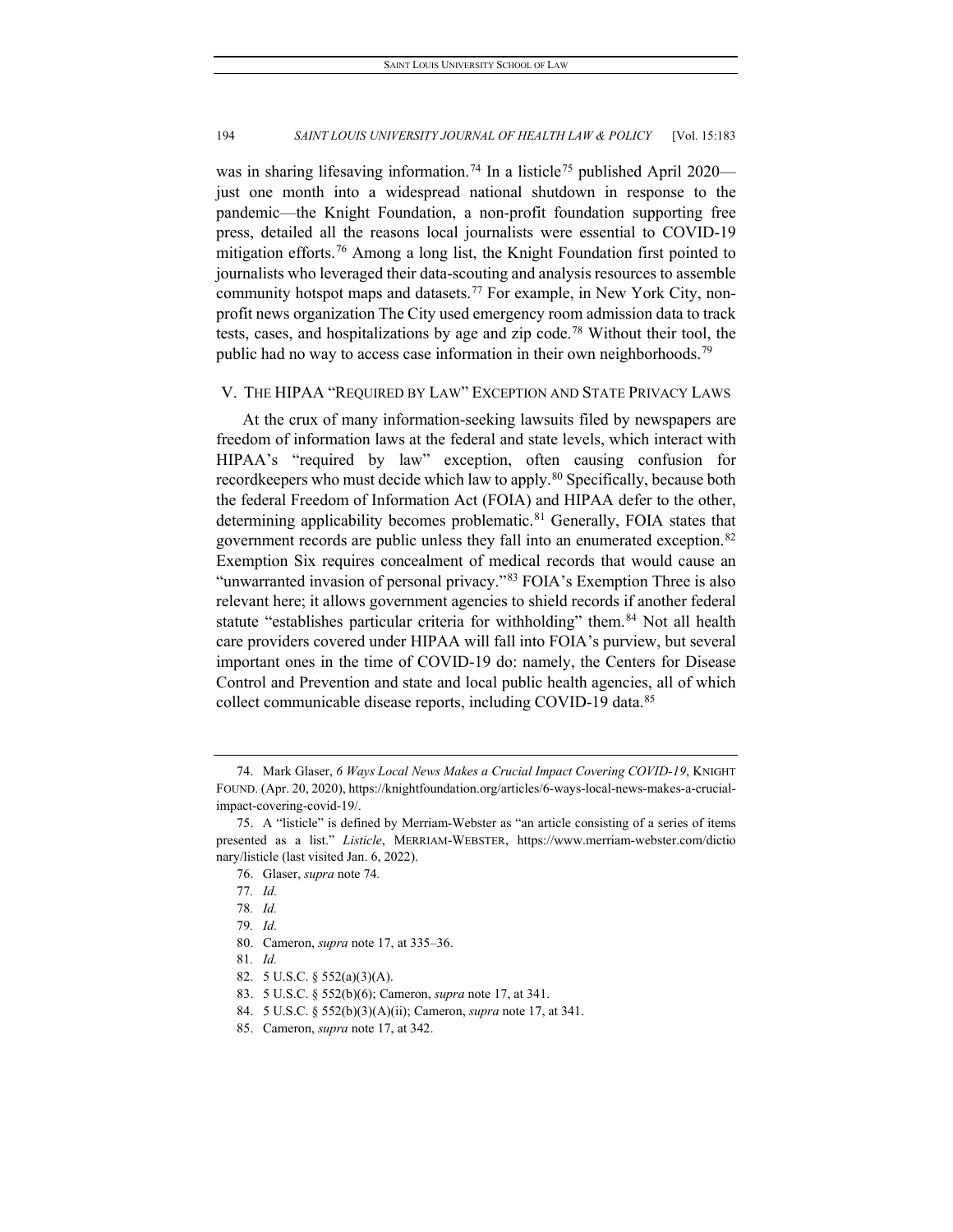The 2006 Ohio Supreme Court *Cincinnati Enquirer* case, in which the court ordered the release of lead contamination citations,  $86$  provides an example of the interaction between HIPAA and state freedom of information laws. The court considered the conflict between the Ohio Public Records Act—the state's sunshine law—and the HIPAA Privacy Rule. $87$  The court found the requested records did not contain PHI and that HIPAA's Privacy Rule was, therefore, inapplicable to the records.[88](#page-13-2) Though it could have terminated its examination here, it continued to consider how the Ohio law would interact with records that do contain PHI.[89](#page-13-3) According to the court, "even if the records did contain protected health information, they would still be subject to release in accordance with the 'required by law' exception to HIPAA."<sup>[90](#page-13-4)</sup> "[W]e are confronted here with a problem of circular reference," the court explained, "because the Ohio Public Records Act requires disclosure of information unless prohibited by federal law, while federal law allows disclosure of protected health information if required by state law.["91](#page-13-5) The court concluded, "the Ohio Public Records Law requires disclosure of these reports, and HIPAA does not supersede state disclosure requirements."[92](#page-13-6) More than being an example of the interaction between HIPAA and FOIA, the case serves as an example that even records which contain PHI are subject to laws mandating disclosure.

The *Cincinnati Enquirer* case has not been cited in connection with a COVID-19-related public records request, perhaps because since that case was decided (and others like it),  $93$  the Ohio state legislature amended its public records law to exclude PHI from its definition of "public records.["94](#page-13-8) Though undermined in Ohio by the state law amendment, the "required by law" exception to HIPAA privacy still exists on a federal level and may be viable in states that have not taken steps to exclude PHI from their public records laws. In circumstances where a state FOIA bars access to PHI, it may still be possible to obtain information from a public health entity, which is allowed, under HIPAA's privacy exceptions, to disclose information to people potentially exposed to a communicable disease.[95](#page-13-9) 

90*. Id.*

91*. Cincinnati Enquirer*, 844 N.E.2d at 1187.

92*. Id.* at 1188.

<span id="page-13-7"></span><span id="page-13-6"></span><span id="page-13-5"></span><span id="page-13-4"></span><span id="page-13-3"></span><span id="page-13-2"></span>93*. See, e.g.*, Abbott v. Tex. Dep't Mental Health & Mental Retardation, 212 S.W.3d 648, 651 (Tex. App. 2006).

<span id="page-13-8"></span>94. OHIO REV. CODE ANN. § 149.43 (West 2018), *invalidated by* State v. Delvallie, 2021- Ohio-1809, 173 N.E.3d 544 (the court held on a criminal law issue, which falls outside the scope of this Article).

<span id="page-13-9"></span>95. 45 C.F.R. § 164.512(b)(1)(iv) (2019); OFF. FOR C.R., U.S. DEP'T OF HEALTH & HUM. SERVS., DISCLOSURES FOR PUBLIC HEALTH ACTIVITIES 3 (2003),

<sup>86.</sup> State *ex rel.* Cincinnati Enquirer v. Daniels, 844 N.E.2d 1181, 1189 (Ohio 2006).

<span id="page-13-1"></span><span id="page-13-0"></span><sup>87</sup>*. Id.* at 1183.

<sup>88</sup>*. Id.* at 1186.

<sup>89</sup>*. Id.*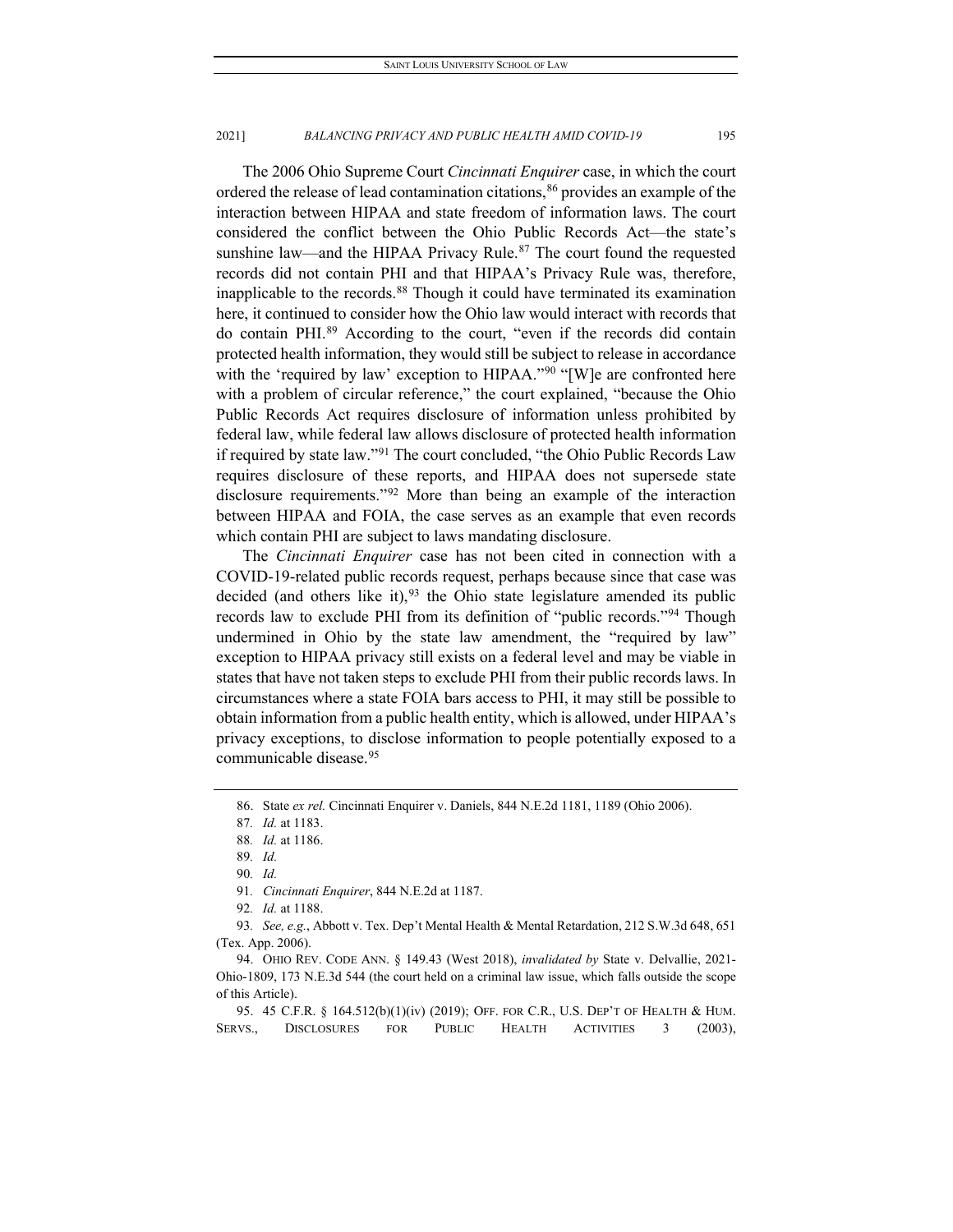Besides HIPAA, certain state-enacted privacy laws contribute to difficulties accessing public health data.<sup>[96](#page-14-0)</sup> Though these laws protect personal privacy, they also impede reasonable efforts to release public health data. These state laws will provide an obstacle to information-seekers even with a clear interpretation of HIPAA that favors public data release, and when strictly interpreted, these laws may interfere with the balance between privacy and public health.<sup>[97](#page-14-1)</sup>

#### VI. RECOMMENDATIONS

If there is any clear consensus regarding HIPAA's privacy provisions, it is only that its applicability is a source of great confusion. Even in cases where HIPAA contemplates the release of PHI or de-identified data, determining to what extent data must be altered to be sufficiently de-identified serves as a block to data release. Such ambiguity may be the reason HIPAA's Privacy Rule is so often incorrectly cited; rather than risk releasing data, which is not sufficiently de-identified, organizations will choose (perhaps not surprisingly so) to refuse to provide potentially lifesaving information. Though private entities, such as trade organizations, have created guidance documents resolving at least some of these ambiguities, <sup>[98](#page-14-2)</sup> the problem of incorrect HIPAA citation persists. Frankly, though these guidance documents may be useful for journalists as an educational tool when pressing health care entities for data, the documents carry no legal force in the face of discipline for HIPAA violation and cost valuable resources to develop. Despite fast-paced advances in COVID-19 vaccine dissemination, we will face disease outbreaks again, as evidenced by the virus' resurgence in the form of its Delta variant, the predominant COVID-19 virus strain in the United States by July 2021, and later, its Omicron variant.<sup>[99](#page-14-3)</sup> It is therefore imperative that public health entities are equipped with the tools they need to properly and promptly release data which can help the public make informed choices which better the health of the United States population.

https://www.hhsgov/sites/default/files/ocr/privacy/hipaa/understanding/special/publichealth/pub lichealth.pdf. Ultimately, the circular deference between FOIA and HIPAA remains problematic but falls beyond the scope of this article.

<span id="page-14-0"></span><sup>96</sup>*. See Health Privacy: Disclosure of Medical Information Chart*, BLOOMBERG L., https://www.bloomberglaw.com/product/blaw/bbna/chart/41/403/d78fe3e5fa95897ba62326e22ff caf14 (last visited Mar. 10, 2021). This source is created from Bloomberg Chart Builder, using "Disclosure of Medical Information" for all fifty states and D.C. including topics "Applicable Law" and "Confidentiality and Consent to Disclose."

<span id="page-14-1"></span><sup>97</sup>*. See id.*; *see, e.g.*, King v. Cook County Health and Hospitals Systems, No. 1-19-0925, 2020 WL 3287316, at \*1 (Ill. App. June 18, 2020). The issue of state privacy law falls outside the scope of this article.

<sup>98</sup>*. See supra* Part IV.

<span id="page-14-3"></span><span id="page-14-2"></span><sup>99</sup>*. COVID Data Tracker*, CTRS. FOR DISEASE CONTROL & PREVENTION, https://covid.cdc .gov/covid-data-tracker/#variant-proportions (last updated Jan. 4, 2022).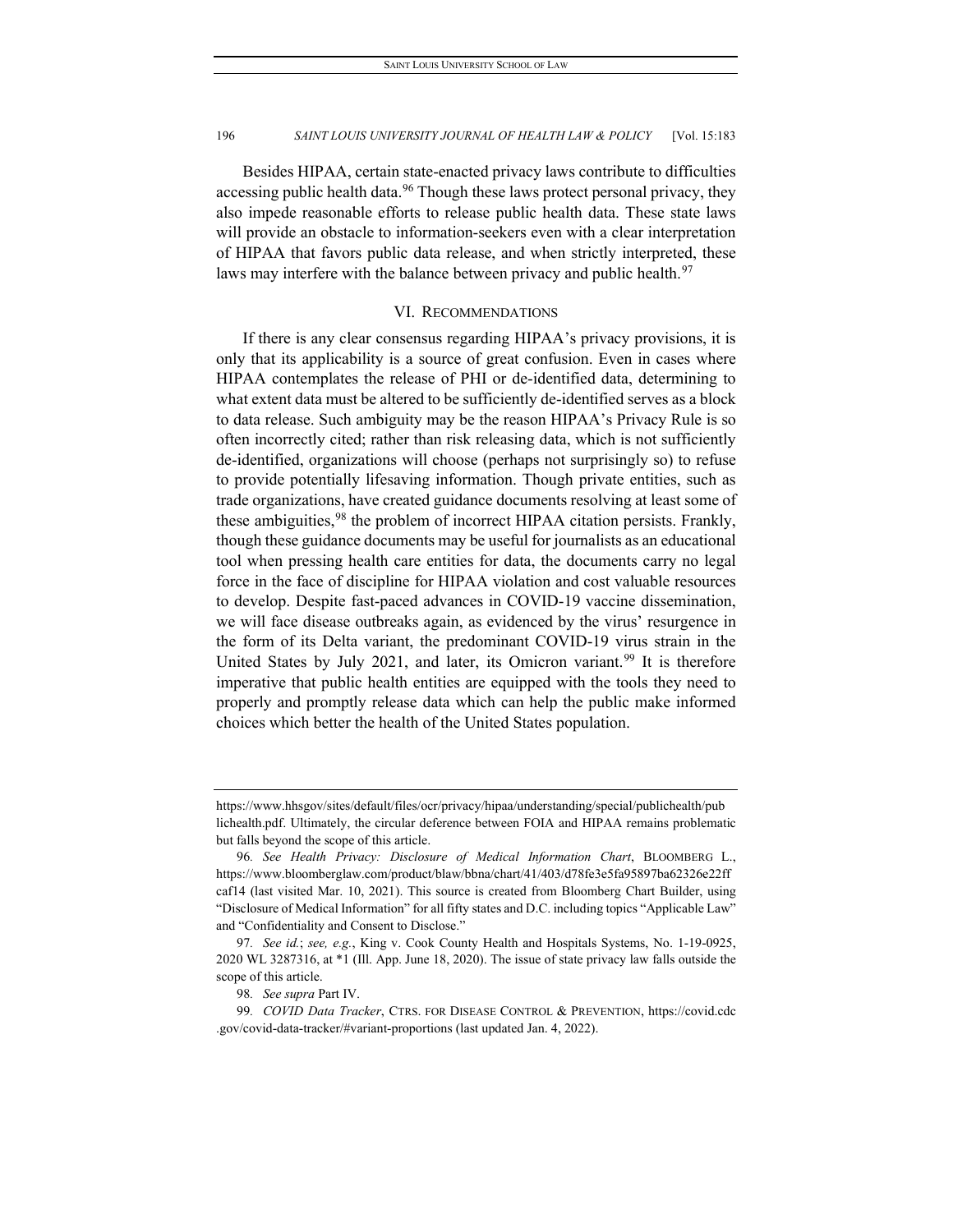OCR, as the enforcing agency of the HIPAA Privacy Rule, is in a unique position to provide useful guidance to covered entities, business associates, and public agencies generally to explain which data can be freely provided to the public. First, because OCR is the enforcement agency doling out civil monetary penalties to organizations which breach HIPAA laws, it may be that guidance issued by OCR has more influence than that drafted by other interested organizations, including trade groups.[100](#page-15-0) Second, OCR is well-versed in the arena of guidance issuance and can take language from existing documents and tailor it to address media members and entities handling public record requests.[101](#page-15-1) Finally, by providing guidance which favors disclosure, OCR can signal to health care entities that public information access is possible while maintaining privacy. This is, perhaps, the most notable impact of such guidance. Easing the fears of legal and compliance personnel within covered health entities can open access to lifesaving data, which in turn can help curb the spread of COVID-19 or other infectious disease outbreaks and lessen the impact of future public health emergencies.

In addition to guidance drafted by organizations like the Association of Health Care Journalists, Poynter, and the Reporters Committee for Freedom of the Press, which are generally informative and thorough, OCR has authored its own guidance documents.<sup>[102](#page-15-2)</sup> Therefore, much of OCR's task is already complete. Moreover, in May 2020, OCR released guidance for health professionals on handling media requests related to COVID-19.[103](#page-15-3) The guidance is laid out in an easy-to understand, question-and-answer format, including references to the HIPAA rule.<sup>[104](#page-15-4)</sup> This existing guidance, however, does not address the issue outlined in this Article. While OCR anticipated questions related to filming patients in health care settings, it did not anticipate that questions regarding de-identification of statistical information would arise in HIPAA's grey areas, and the guidance is limited to two pages in length, answering only three hypothetical, HIPAA-related questions.<sup>[105](#page-15-5)</sup> OCR should

<sup>100</sup>*. HIPAA Summary*, *supra* note 10, at 17.

<span id="page-15-1"></span><span id="page-15-0"></span><sup>101.</sup> In December 2020, OCR issued guidance to help health insurance exchanges understand how it could disclose COVID-19-related PHI for public health purposes. OFF. FOR C.R., HIPAA, HEALTH INFORMATION EXCHANGES, AND DISCLOSURES OF PROTECTED HEALTH INFORMATION FOR PUBLIC HEALTH PURPOSES (2020), https://www.hhs.gov/sites/default/files/hie-faqs.pdf.

<span id="page-15-2"></span><sup>102</sup>*. Id.* at 2; OFF. FOR C.R., GUIDANCE ON COVERED HEALTH CARE PROVIDERS AND RESTRICTIONS ON MEDIA ACCESS TO PROTECTED HEALTH INFORMATION ABOUT INDIVIDUALS IN THEIR FACILITIES (2020), https://www.hhs.gov/sites/default/files/guidance-on-media-and-filmcrews-access-to-phi.pdf [hereinafter OCR Media Guidance]; Adam A. Marshall & Gunita Singh, *Journalists' Guide to HIPAA During the COVID-19 Health Crisis*, REPS. COMM. FOR FREEDOM PRESS (Apr. 28, 2020), https://www.rcfp.org/covid-19-journalists-hipaa-guide/.

<span id="page-15-4"></span><span id="page-15-3"></span><sup>103.</sup> OCR Media Guidance, *supra* note 102, at 1.

<sup>104</sup>*. Id.*

<span id="page-15-5"></span><sup>105</sup>*. Id.* at 1–2.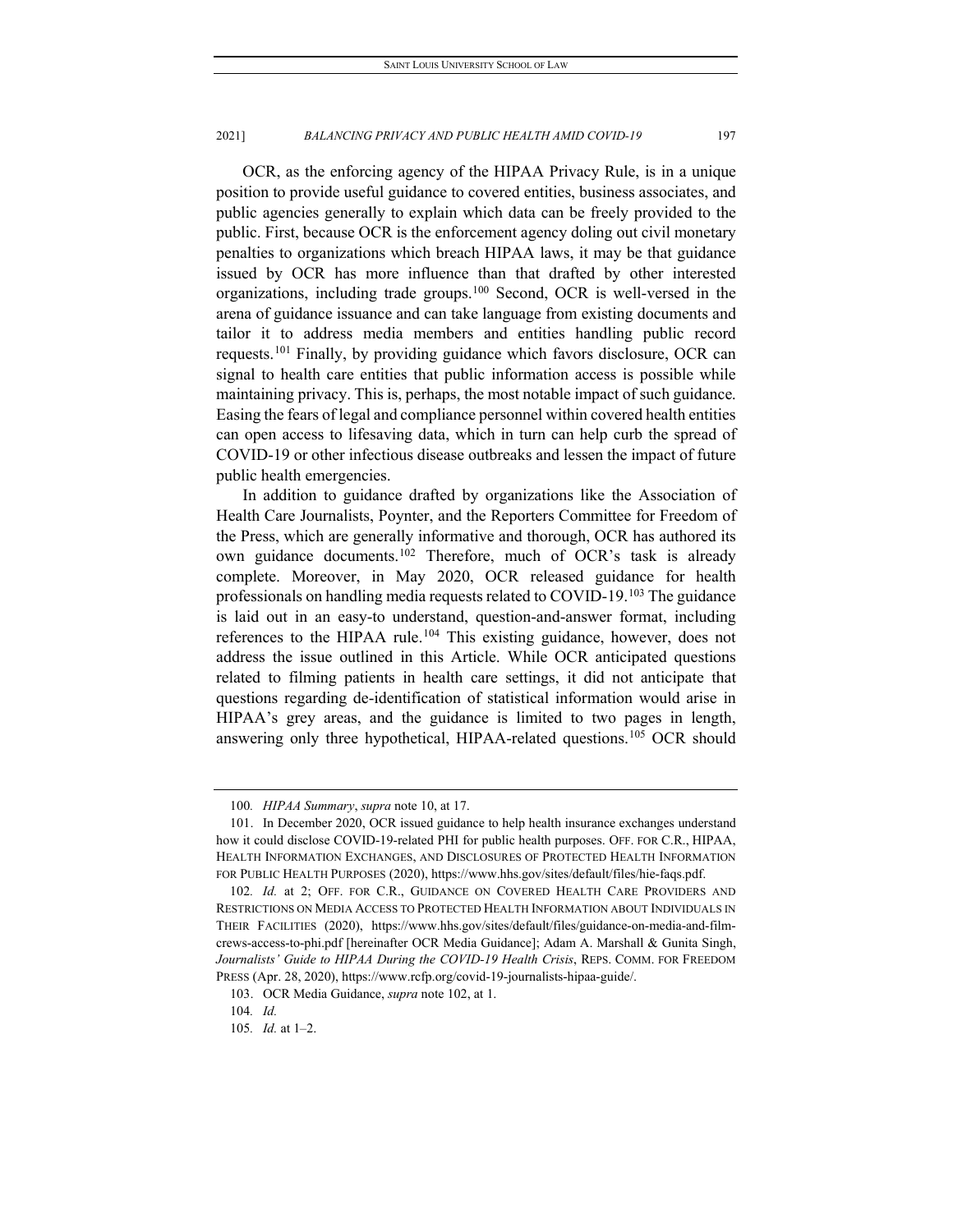build off its existing media guidance to help covered health entities understand how to release information that is HIPAA compliant.

OCR's guidance should address three distinct methods of data release that balance the privacy of individuals and the health of the public. First, OCR's guidance should outline methods of compliant data de-identification of PHI, using prototypical examples of media and public data requests to guide its recommendations. The HIPAA Privacy Rule outlines two methods for de-identification.<sup>[106](#page-16-0)</sup> Under the first, a health care entity can remove a list of eighteen identifiers.<sup>[107](#page-16-1)</sup> Though effective, this can slim down the content of the data request to the point that the data's value is lost. Accordingly, OCR should clarify who will qualify as "a person with appropriate knowledge of and experience with generally accepted statistical and scientific principles and methods for rendering information not individually identifiable" under the law.[108](#page-16-2) Whether a health care entity, newspaper, or trade organization—like the Association for Health Care Journalists—retains the services of such a statistician, either privately or through a local university, for example, OCR's guidance could open doors for health care entities and media to work together to promote the flow of public information. Moreover, guidance will re-enforce trust in public health among the general population by clarifying which types of professionals will be able to make a determination under the law. These guidelines, by showing the accessibility of an expert de-identification determination, can serve both as permission to covered health entities to release public health data—whether it constitutes PHI or not—and as a reminder of the value of such data.

Second, OCR should clarify that HIPAA's "required by law" exception allows for the release of PHI where state laws—statute, regulation, or court order—so require, and such disclosures do not constitute HIPAA violations[.109](#page-16-3) Though OCR does not enforce FOIA compliance, it has explained this interaction of state public information laws and HIPAA.[110](#page-16-4) Similar language in future guidance documents created by OCR to guide covered health entities in data release activities would be appropriate.

Finally, even in situations where the "required by law" exception is inapplicable, in some instances, disclosure will be appropriate and not in violation of HIPAA based on other HIPAA provisions. For example, though likely out of reach for the average parent seeking COVID-19-related school

<sup>106.</sup> 45 C.F.R. § 164.514(b) (2019).

<sup>107.</sup> 45 C.F.R. § 164.514(b)(2).

<sup>108.</sup> 45 C.F.R. § 164.514(b)(1).

<sup>109</sup>*. HIPAA Summary*, *supra* note 10, at 6–7.

<span id="page-16-4"></span><span id="page-16-3"></span><span id="page-16-2"></span><span id="page-16-1"></span><span id="page-16-0"></span><sup>110.</sup> Off. for C.R., *State Public Records Laws, Also Known as Open Records or Freedom of Information Laws, All Provide for Certain Public Access to Government Records. How Does the HIPAA Privacy Rule Relate to These State Laws?*, U.S. DEP'T OF HEALTH & HUM. SERVS., https://www.hhs.gov/hipaa/for-professionals/faq/506/how-does-the-hipaa-rule-relate-to-freedomof-information-laws/index.html (last reviewed July 26, 2013).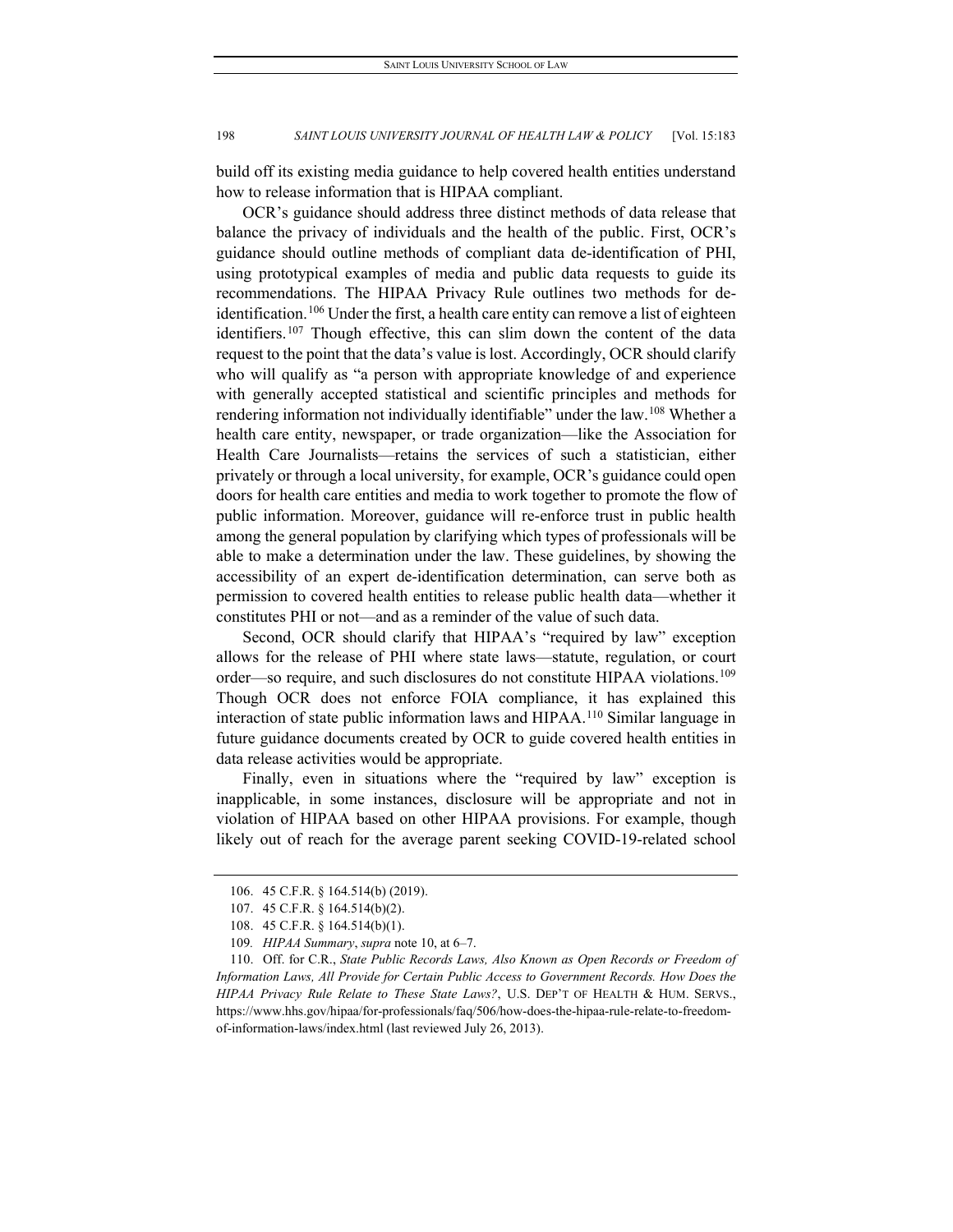district data, HIPAA's "limited data set" exception may be beneficial for reporters. Per this rule, "[a] limited data set may be used and disclosed for . . . public health purposes, provided the recipient enters into a data use agreement promising specified safeguards for the protected health information within the limited data set."<sup>[111](#page-17-0)</sup> This may have been pertinent in Kansas, for example, where the state Department of Health and Education kept COVID-19 outbreak data from the public as people fell ill and died.[112](#page-17-1) Instead, state officials and a local newspaper—perhaps the *Wichita Eagle*, which eventually broke the news story—could have created a safe channel of data communication which was HIPAA compliant and in favor of public safety ahead of the disease's spread.

Ultimately, OCR is uniquely positioned to help covered health entities strike a delicate balance between protecting the privacy of their patients and aiding in the furtherance of public health. Current OCR guidelines act as a deterrent to public information sharing. When the enforcement agency warns only against information sharing and does not explain when information sharing is appropriate, it sends one message: "Sharing public health information will be sanctioned." To be clear, this is not a simple balance to strike. Given the unique nature of each data request, there cannot be a bright-line rule to easily determine when data should be released. This obstacle does not warrant ignorance, however. Because OCR makes the final call regarding what warrants penalty under HIPAA, only OCR can give covered entities the OK to publicize data it would otherwise hide behind the excuse of privacy.

#### VII. CONCLUSION

Finding the balance between securing individuals' privacy rights and helping the public make educated health decisions—in the midst of the deadliest pandemic the United States has faced in a century—is a difficult task without a clear-cut rule. However, the history and continuing practice of shielding COVID-19 hotspot data out of fear its revelation could lead to sanctions must end. Health care entities, school districts, and other organizations that could help the general public make informed decisions regarding the places they go during the pandemic have a duty to use that information for the public good. Moreover, the HIPAA Privacy Rule, often cited as the legal roadblock to such data release, itself contemplates and allows for this data sharing.[113](#page-17-2) It is now up to OCR to take the initiative, to recognize the role only it can play in alleviating this longstanding problem, and to release a guidance document that provides the permission its covered entities lack today to open access to COVID-19 hotspot data. If OCR could save even one life from COVID-19—much less, slow the

<span id="page-17-0"></span><sup>111</sup>*. HIPAA Summary*, *supra* note 10, at 9.

<span id="page-17-1"></span><sup>112.</sup> Shorman et al., *supra* note 23.

<span id="page-17-2"></span><sup>113.</sup> 45 C.F.R. § 164.502(a)(1) (2019); Sumar & Tobin, *supra* note 15.